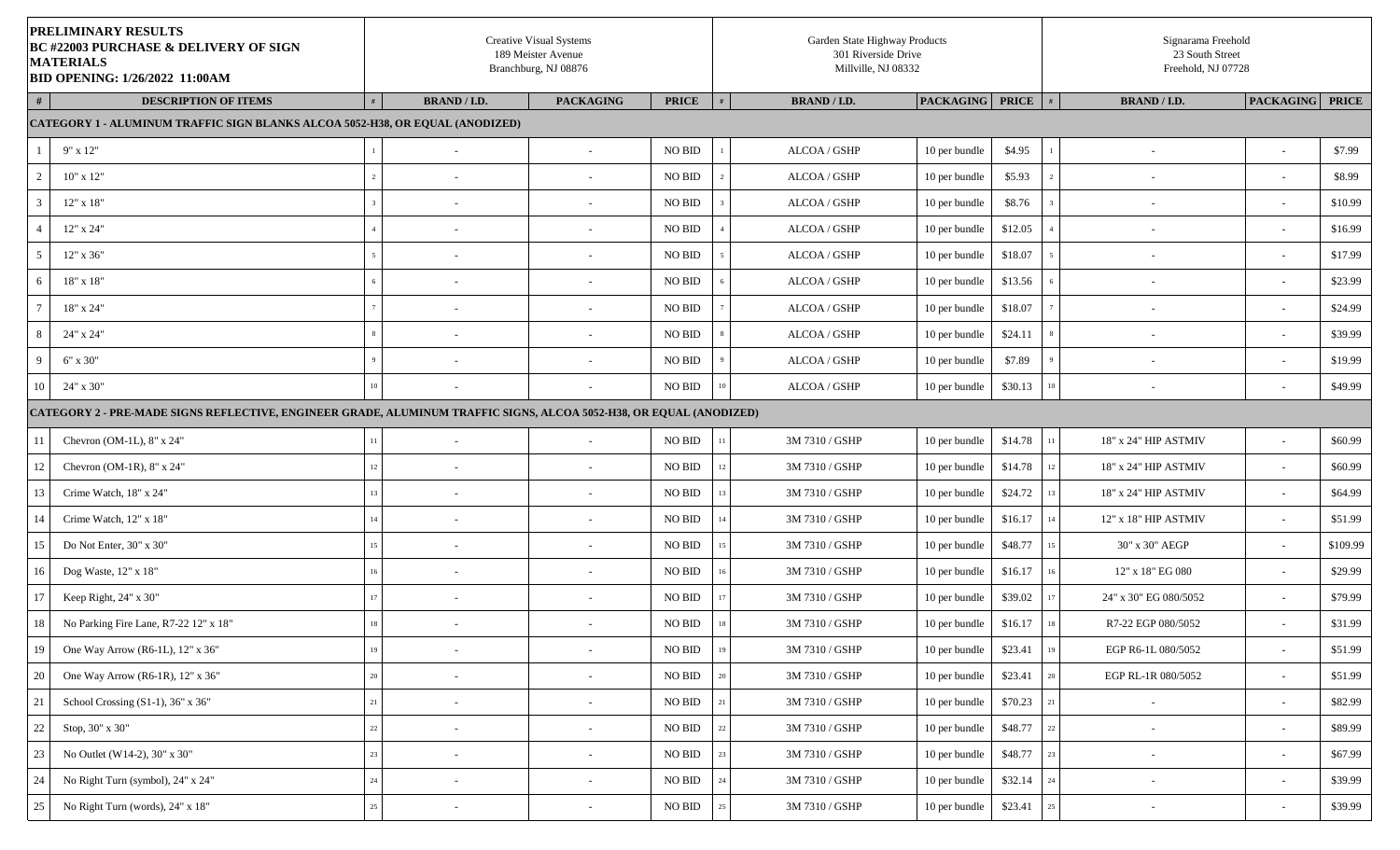|    | PRELIMINARY RESULTS<br><b>BC #22003 PURCHASE &amp; DELIVERY OF SIGN</b><br><b>MATERIALS</b><br><b>BID OPENING: 1/26/2022 11:00AM</b> |        |                          | <b>Creative Visual Systems</b><br>189 Meister Avenue<br>Branchburg, NJ 08876 |                    |    | Garden State Highway Products<br>301 Riverside Drive<br>Millville, NJ 08332 |                  |              |        | Signarama Freehold<br>23 South Street<br>Freehold, NJ 07728 |                          |              |
|----|--------------------------------------------------------------------------------------------------------------------------------------|--------|--------------------------|------------------------------------------------------------------------------|--------------------|----|-----------------------------------------------------------------------------|------------------|--------------|--------|-------------------------------------------------------------|--------------------------|--------------|
| #  | <b>DESCRIPTION OF ITEMS</b>                                                                                                          |        | <b>BRAND / I.D.</b>      | <b>PACKAGING</b>                                                             | <b>PRICE</b>       |    | <b>BRAND / I.D.</b>                                                         | <b>PACKAGING</b> | <b>PRICE</b> |        | <b>BRAND / I.D.</b>                                         | <b>PACKAGING</b>         | <b>PRICE</b> |
| 26 | No Left Turn (symbol), 24" x 24"                                                                                                     |        |                          |                                                                              | <b>NO BID</b>      |    | 3M 7310 / GSHP                                                              | 10 per bundle    | \$32.14      |        |                                                             |                          | \$39.99      |
| 27 | No Left Turn (words), 24" x 18"                                                                                                      | 27     |                          |                                                                              | <b>NO BID</b>      |    | 3M 7310 / GSHP                                                              | 10 per bundle    | \$23.41      | 27     |                                                             | $\overline{\phantom{a}}$ | \$39.99      |
| 28 | No Parking Fire Zone (white w/red border & letters), 12" x 18"                                                                       | 28     | $\sim$                   |                                                                              | NO BID             |    | 3M 7310 / GSHP                                                              | 10 per bundle    | \$16.17      | 28     |                                                             | $\sim$                   | \$20.99      |
| 29 | Wrong Way, 36" x 24"                                                                                                                 |        |                          |                                                                              | NO BID             |    | 3M 7310 / GSHP                                                              | 10 per bundle    | \$46.81      | 29     |                                                             | $\overline{\phantom{a}}$ | \$59.99      |
| 30 | Reserved Parking (handicap) (R7-8), 12" x 18"                                                                                        |        | $\sim$                   | $\overline{\phantom{a}}$                                                     | <b>NO BID</b>      |    | 3M 7310 / GSHP                                                              | 10 per bundle    | \$16.17      | 30     | $\overline{\phantom{a}}$                                    | $\sim$                   | \$29.99      |
| 31 | Penalty (handicap) (R7-8P), 10" x 12"                                                                                                |        |                          |                                                                              | <b>NO BID</b>      |    | 3M 7310 / GSHP                                                              | 10 per bundle    | \$9.44       |        |                                                             | $\sim$                   | \$19.99      |
| 32 | Van Accessible (R7-8VA), 12" x 6"                                                                                                    |        | $\overline{\phantom{a}}$ | $\sim$                                                                       | <b>NO BID</b>      |    | 3M 7310 / GSHP                                                              | 10 per bundle    | \$5.80       | 32     |                                                             | $\overline{\phantom{a}}$ | \$12.99      |
| 33 | Caution Children At Play, 18" x 24"                                                                                                  |        |                          |                                                                              | <b>NO BID</b>      |    | 3M 7310 / GSHP                                                              | 10 per bundle    | \$23.41      | 33     |                                                             | $\overline{\phantom{a}}$ | \$42.99      |
| 34 | No Parking Any Time, 12" x 18"                                                                                                       | 34     |                          |                                                                              | <b>NO BID</b>      |    | 3M 7310 / GSHP                                                              | 10 per bundle    | \$16.17      | 34     |                                                             | $\overline{\phantom{a}}$ | \$23.95      |
| 35 | No Parking, 12" x 18"                                                                                                                |        | $\sim$                   |                                                                              | <b>NO BID</b>      |    | 3M 7310 / GSHP                                                              | 10 per bundle    | \$16.17      | 35     |                                                             | $\sim$                   | \$23.95      |
| 36 | No Stopping and Standing, 12" x 18"                                                                                                  |        | $\overline{\phantom{a}}$ | $\overline{\phantom{0}}$                                                     | <b>NO BID</b>      |    | 3M 7310 / GSHP                                                              | 10 per bundle    | \$16.17      | 36     | $\overline{\phantom{a}}$                                    | $\overline{\phantom{a}}$ | \$19.99      |
| 37 | 25 MPH Speed Limit, 24" x 30"                                                                                                        |        | ٠                        |                                                                              | <b>NO BID</b>      |    | 3M 7310 / GSHP                                                              | 10 per bundle    | \$39.02      | 37     |                                                             | $\sim$                   | \$42.99      |
| 38 | 35 MPH Speed Limit, 24" x 30"                                                                                                        |        |                          | $\overline{\phantom{a}}$                                                     | <b>NO BID</b>      |    | 3M 7310 / GSHP                                                              | 10 per bundle    | \$39.02      |        |                                                             | $\sim$                   | \$42.99      |
| 39 | No U Turn (symbol), 24" x 24"                                                                                                        |        | $\sim$                   | $\sim$                                                                       | <b>NO BID</b>      |    | 3M 7310 / GSHP                                                              | 10 per bundle    | \$32.14      |        |                                                             | $\overline{\phantom{a}}$ | \$42.99      |
| 40 | No U Turn (words), 24" x 18"                                                                                                         |        |                          |                                                                              | <b>NO BID</b>      |    | 3M 7310 / GSHP                                                              | 10 per bundle    | \$23.41      | 40     |                                                             | $\overline{\phantom{a}}$ | \$42.99      |
|    | CATEGORY 3 - PRE-MADE SIGNS (BLANK) REFLECTIVE, ENGINEER GRADE, ALUMINUM TRAFFIC SIGNS, ALCOA 5052-H38, OR EQUAL (ANODIZED)          |        |                          |                                                                              |                    |    |                                                                             |                  |              |        |                                                             |                          |              |
| 41 | White, Black Border, Reflective, 12" x 18"                                                                                           |        |                          |                                                                              | NO BID             |    | 3M 7310 / GSHP                                                              | 10 per bundle    | \$16.17      | 41     |                                                             | $\sim$                   | \$24.99      |
| 42 | White, Green Border, Reflective, 12" x 18"                                                                                           |        |                          |                                                                              | <b>NO BID</b>      |    | 3M 7310 / GSHP                                                              | 10 per bundle    | \$16.17      | 42     |                                                             | $\overline{\phantom{a}}$ | \$24.99      |
| 43 | White, Red Border, Reflective, 12" x 18"                                                                                             |        | $\overline{\phantom{a}}$ | $\overline{\phantom{a}}$                                                     | $\rm NO$ $\rm BID$ |    | 3M 7310 / GSHP                                                              | 10 per bundle    | \$16.17      | 43     |                                                             | $\sim$                   | \$24.99      |
| 44 | White, Black Border, Reflective, 18" x 24"                                                                                           |        |                          |                                                                              | NO BID             |    | 3M 7310 / GSHP                                                              | 10 per bundle    | \$23.41      | 44     |                                                             | $\sim$                   | \$39.99      |
| 45 | White, Red Border, Reflective, 18" x 18"                                                                                             | 45     |                          | $\overline{\phantom{a}}$                                                     | $\rm NO$ $\rm BID$ | 45 | 3M 7310 / GSHP                                                              | 10 per bundle    | \$17.56      | $45\,$ |                                                             | $\overline{\phantom{a}}$ | \$39.99      |
| 46 | White, Red Border, Reflective, 18" x 24"                                                                                             | $46\,$ | $\overline{\phantom{a}}$ | $\overline{\phantom{a}}$                                                     | NO BID             |    | 3M 7310 / GSHP                                                              | 10 per bundle    | \$23.41      | 46     | $\overline{\phantom{a}}$                                    | $\overline{\phantom{a}}$ | \$39.99      |
| 47 | Yellow, Black Border, Reflective, 18" x 24"                                                                                          | 47     | $\blacksquare$           | $\blacksquare$                                                               | NO BID             | 47 | 3M 7310 / GSHP                                                              | 10 per bundle    | \$23.41      | 47     | $\sim$                                                      | $\sim$                   | \$39.99      |
| 48 | Yellow, Black Border, Reflective, 30" x 30"                                                                                          | 48     | $\overline{\phantom{a}}$ | $\overline{\phantom{a}}$                                                     | NO BID             |    | 3M 7310 / GSHP                                                              | 10 per bundle    | \$48.77      | 48     | $\sim$                                                      | $\sim$                   | \$49.99      |
| 49 | White, Blue Border, Reflective, 12" x 18"                                                                                            | 49     | $\sim$                   | $\overline{\phantom{a}}$                                                     | NO BID             |    | 3M 7310 / GSHP                                                              | 10 per bundle    | \$16.17      | 49     | $\overline{\phantom{a}}$                                    | $\overline{\phantom{a}}$ | \$24.99      |
| 50 | White, Orange Border, Reflective, 12" x 18"                                                                                          | 50     | $\blacksquare$           | $\overline{\phantom{a}}$                                                     | NO BID             |    | 3M 7310 / GSHP                                                              | 10 per bundle    | \$16.17      | 50     | $\sim$                                                      | $\sim$                   | \$24.99      |
| 51 | White, No Border, Reflective Vinyl 12" x 18"                                                                                         | 51     | $\overline{\phantom{a}}$ | $\sim$                                                                       | $\rm NO$ $\rm BID$ |    | 3M 7310 / GSHP                                                              | 10 per bundle    | \$16.17      | 51     | $\sim$                                                      | $\sim$                   | \$24.99      |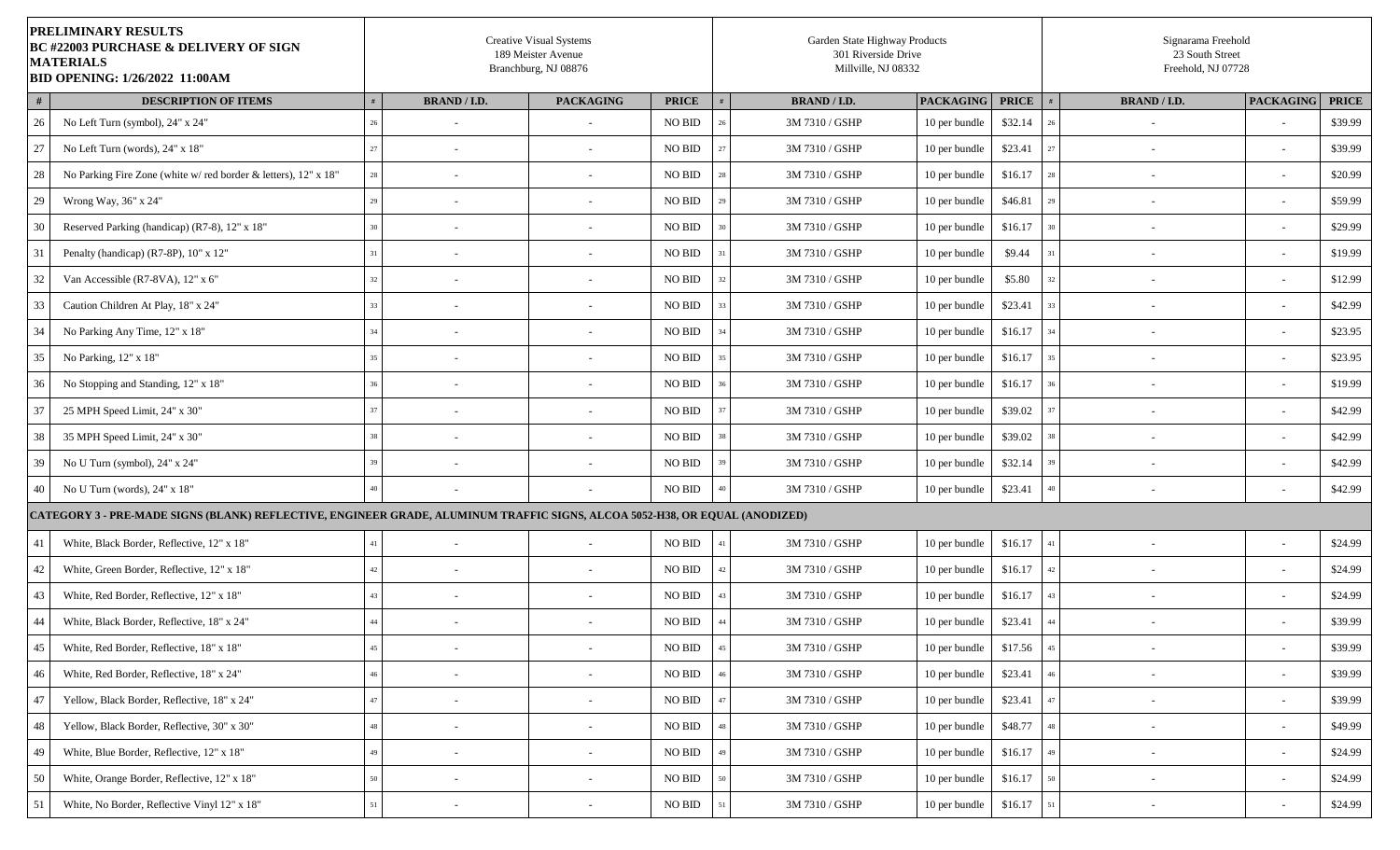| <b>PRELIMINARY RESULTS</b><br><b>BC #22003 PURCHASE &amp; DELIVERY OF SIGN</b><br><b>MATERIALS</b><br><b>BID OPENING: 1/26/2022 11:00AM</b>                                                                                                         |    |                          | <b>Creative Visual Systems</b><br>189 Meister Avenue<br>Branchburg, NJ 08876 |                    | Garden State Highway Products<br>301 Riverside Drive<br>Millville, NJ 08332 |                  |              |    | Signarama Freehold<br>23 South Street<br>Freehold, NJ 07728 |                          |              |
|-----------------------------------------------------------------------------------------------------------------------------------------------------------------------------------------------------------------------------------------------------|----|--------------------------|------------------------------------------------------------------------------|--------------------|-----------------------------------------------------------------------------|------------------|--------------|----|-------------------------------------------------------------|--------------------------|--------------|
| #<br><b>DESCRIPTION OF ITEMS</b>                                                                                                                                                                                                                    |    | <b>BRAND / I.D.</b>      | <b>PACKAGING</b>                                                             | <b>PRICE</b>       | <b>BRAND / I.D.</b>                                                         | <b>PACKAGING</b> | <b>PRICE</b> |    | <b>BRAND / I.D.</b>                                         | <b>PACKAGING</b>         | <b>PRICE</b> |
| 52<br>White, No Border, Reflective Vinyl, 12" x 12"                                                                                                                                                                                                 |    |                          |                                                                              | NO BID             | 3M 7310 / GSHP                                                              | 10 per bundle    | \$9.50       | 52 |                                                             |                          | \$22.99      |
| 53<br>White, No Border, Reflective Vinyl, 6" x 12"                                                                                                                                                                                                  |    |                          |                                                                              | NO BID             | 3M 7310 / GSHP                                                              | 10 per bundle    | \$5.80       | 53 |                                                             | $\sim$                   | \$19.99      |
| 54<br>White, No Border, Reflective Vinyl, 12" x 36"                                                                                                                                                                                                 |    | $\sim$                   | $\sim$                                                                       | NO BID             | 3M 7310 / GSHP                                                              | 10 per bundle    | \$23.41      | 54 | $\overline{\phantom{a}}$                                    | $\sim$                   | \$29.99      |
| 55<br>White, No Border, Reflective Vinyl, 18" x 24"                                                                                                                                                                                                 |    |                          |                                                                              | NO BID             | 3M 7310 / GSHP                                                              | 10 per bundle    | \$23.41      | 55 |                                                             | $\overline{\phantom{a}}$ | \$39.99      |
| 56<br>White, No Border, Reflective Vinyl, 24" x 30"                                                                                                                                                                                                 |    |                          |                                                                              | NO BID             | 3M 7310 / GSHP                                                              | 10 per bundle    | \$39.02      |    |                                                             | $\sim$                   | \$99.99      |
| 57<br>White, No Border, Reflective Vinyl, 24" x 36"                                                                                                                                                                                                 |    |                          |                                                                              | NO BID             | 3M 7310 / GSHP                                                              | 10 per bundle    | \$46.81      | 57 |                                                             | $\overline{\phantom{a}}$ | \$109.99     |
| 58<br>White, No Border, Reflective Vinyl, 30" x 30"                                                                                                                                                                                                 |    | $\sim$                   | $\overline{\phantom{a}}$                                                     | NO BID             | 3M 7310 / GSHP                                                              | 10 per bundle    | \$48.77      | 58 | $\overline{\phantom{a}}$                                    | $\sim$                   | \$109.99     |
| 59<br>White, No Border, Reflective Vinyl, 30" x 48"                                                                                                                                                                                                 |    |                          |                                                                              | NO BID             | 3M 7310 / GSHP                                                              | 10 per bundle    | \$78.03      | 59 |                                                             | $\overline{\phantom{a}}$ | \$149.99     |
| 60<br>White, No Border, Reflective Vinyl, 48" x 30"                                                                                                                                                                                                 |    | $\overline{\phantom{0}}$ |                                                                              | NO BID             | 3M 7310 / GSHP                                                              | 10 per bundle    | \$78.03      | 60 |                                                             | $\overline{\phantom{a}}$ | \$189.99     |
| Blue, No Border, Reflective Vinyl, 6" x 30"<br>61                                                                                                                                                                                                   |    | $\sim$                   | $\sim$                                                                       | NO BID             | 3M 7310 / GSHP                                                              | 10 per bundle    | \$14.84      | 61 |                                                             | $\sim$                   | \$19.99      |
| <b>CATEGORY 4 - PRE-MADE SIGNS (DECAL)</b>                                                                                                                                                                                                          |    |                          |                                                                              |                    |                                                                             |                  |              |    |                                                             |                          |              |
| 62<br>25 MPH, Reflective Decal, 24" x 30"                                                                                                                                                                                                           | 62 |                          |                                                                              | NO BID             | 3M 7310 / GSHP                                                              | 25 per box       | \$10.26      | 62 |                                                             | $\sim$                   | \$29.99      |
| 63<br>35 MPH, Reflective Decal, 24" x 30"                                                                                                                                                                                                           |    |                          | $\sim$                                                                       | NO BID             | 3M 7310 / GSHP                                                              | 25 per box       | \$10.26      | 63 |                                                             | $\overline{\phantom{a}}$ | \$29.99      |
| 64<br>Do Not Enter, Reflective Decal, 30" x 30"                                                                                                                                                                                                     |    | ٠                        |                                                                              | NO BID             | 3M 7310 / GSHP                                                              | 25 per box       | \$18.32      | 64 | $\overline{\phantom{0}}$                                    | $\sim$                   | \$39.99      |
| 65<br>No Outlet, Reflective Decal, 30" x 30"                                                                                                                                                                                                        |    |                          |                                                                              | NO BID             | 3M 7310 / GSHP                                                              | 25 per box       | \$18.32      | 65 |                                                             | $\overline{\phantom{a}}$ | \$39.99      |
| 66<br>Stop, Reflective Decal, 30" x 30"                                                                                                                                                                                                             | 66 | $\overline{\phantom{a}}$ | $\overline{\phantom{a}}$                                                     | NO BID             | 3M 7310 / GSHP                                                              | 25 per box       | \$18.32      |    |                                                             | $\sim$                   | \$39.99      |
| <b>CATEGORY 5 - STREET SIGNS</b><br>GREEN, HI-INTENSITY PRISMATIC REFLECTIVE, INSTALLED ON BOTH SIDES OF BLANK, DOUBLE SIDED, EXTRUDED (SHAPED) BLADES, BLADES HAVE A THICKNESS OF .080" (CENTER) WITH EXTRUDED TOP AND BOTTOM EDGES AT .230" THICK |    |                          |                                                                              |                    |                                                                             |                  |              |    |                                                             |                          |              |
| 67<br>Street Sign, 6" x 18"                                                                                                                                                                                                                         |    |                          | $\sim$                                                                       | NO BID             | 3M 3937 / GSHP                                                              | 10 per bundle    | \$13.31      | 67 | $\overline{a}$                                              | $\sim$                   | \$29.99      |
| 68<br>Street Sign, 6" x 24"                                                                                                                                                                                                                         |    |                          |                                                                              | NO BID             | 3M 3937 / GSHP                                                              | 10 per bundle    | \$17.74      |    |                                                             | $\overline{\phantom{a}}$ | \$32.99      |
| 69<br>Street Sign, 6" x 30"                                                                                                                                                                                                                         |    |                          |                                                                              | NO BID             | 3M 3937 / GSHP                                                              | 10 per bundle    | \$22.18      | 69 | $\overline{\phantom{0}}$                                    | $\sim$                   | \$39.90      |
| 70<br>90 Degree, Cross Separator for 2nd Street                                                                                                                                                                                                     |    | $\overline{\phantom{0}}$ |                                                                              | NO BID             | MDS / GSHP                                                                  | 50 per box       | \$12.20      | 70 | $\overline{\phantom{a}}$                                    | $\overline{\phantom{a}}$ | \$39.99      |
| 71<br>Round Cap Holder, 2-3/8" dia.                                                                                                                                                                                                                 |    | $\sim$                   |                                                                              | NO BID             | MDS / GSHP                                                                  | 50 per box       | \$12.20      | 71 |                                                             | $\overline{\phantom{a}}$ | \$40.99      |
| <b>CATEGORY 6 - SIGN POSTS</b><br>PARKING OR TRAFFIC SIGN MOUNTING POST, 2-3/8" DIAMETER, ROUND, U CHANNEL WITH A STANDARD HOLD DIAMETER OF 3/8", SPACED OUT 1" APART                                                                               |    |                          |                                                                              |                    |                                                                             |                  |              |    |                                                             |                          |              |
| 72<br>Galvanized Round Post, 12'                                                                                                                                                                                                                    |    |                          |                                                                              | $\rm NO$ $\rm BID$ | <b>Ultimate Highway Solutions</b>                                           | 37 per bundle    | \$52.17      |    |                                                             |                          | \$49.99      |
| 73<br>Green U-Channel Post, 12'                                                                                                                                                                                                                     |    |                          |                                                                              | NO BID             | Nucor Steel                                                                 | 50 per bundle    | \$30.64      |    |                                                             | $\overline{\phantom{a}}$ | \$39.99      |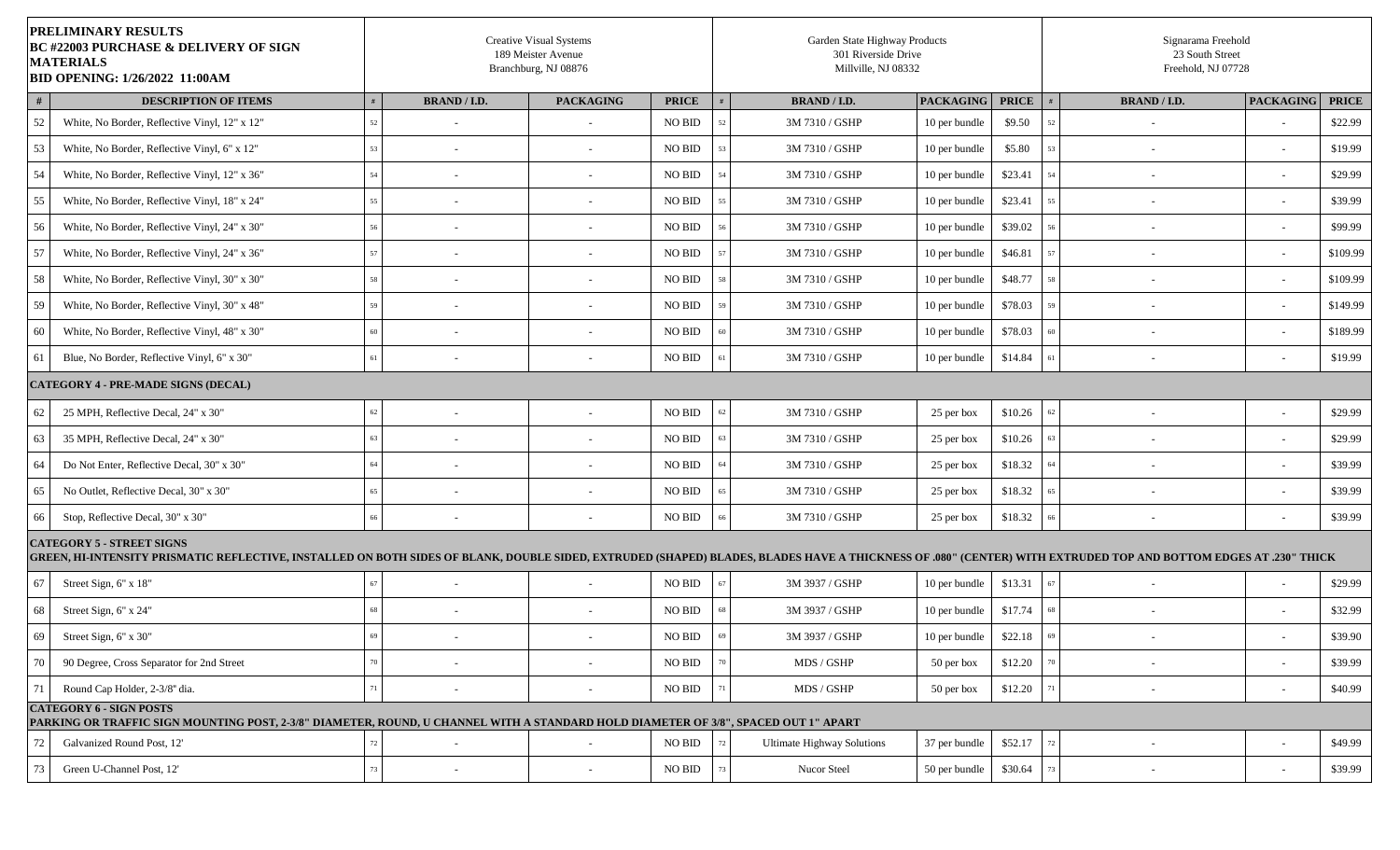|    | PRELIMINARY RESULTS<br><b>BC #22003 PURCHASE &amp; DELIVERY OF SIGN</b><br><b>MATERIALS</b><br><b>BID OPENING: 1/26/2022 11:00AM</b>                                                 |    |                       | <b>Creative Visual Systems</b><br>189 Meister Avenue<br>Branchburg, NJ 08876 |                                                   | Garden State Highway Products<br>301 Riverside Drive<br>Millville, NJ 08332 |                          |                |        | Signarama Freehold<br>23 South Street<br>Freehold, NJ 07728 |                          |                    |
|----|--------------------------------------------------------------------------------------------------------------------------------------------------------------------------------------|----|-----------------------|------------------------------------------------------------------------------|---------------------------------------------------|-----------------------------------------------------------------------------|--------------------------|----------------|--------|-------------------------------------------------------------|--------------------------|--------------------|
|    | <b>DESCRIPTION OF ITEMS</b>                                                                                                                                                          |    | <b>BRAND / I.D.</b>   | <b>PACKAGING</b>                                                             | <b>PRICE</b>                                      | <b>BRAND / I.D.</b>                                                         | PACKAGING PRICE          |                | #      | <b>BRAND / I.D.</b>                                         | <b>PACKAGING</b>         | <b>PRICE</b>       |
|    | <b>CATEGORY 7 - GERBER 280 SERIES VINYL</b><br>7.5 MIL REFLECTIVE SHEETING, 7-YEAR EXTERIOR LIFE ON ALL COLORS, 5-YEAR EXTERIOR LIFE ON BLACK, 15" PUNCHED EDGE READY, 50 YARD ROLL  |    |                       |                                                                              |                                                   |                                                                             |                          |                |        |                                                             |                          |                    |
| 74 | Black (280-85)                                                                                                                                                                       |    | GERBER P20900C        | $15"$ x 50 yard roll                                                         | $\overline{10}$ % OFF                             |                                                                             |                          | <b>NO BID</b>  | 74     | $\overline{\phantom{a}}$                                    | $\sim$                   | \$949.99           |
| 75 | Blue (280-75)                                                                                                                                                                        |    | GERBER P20890C        | 15" x 50 yard roll                                                           | <b>LIST PRICE</b><br>10% OFF<br><b>LIST PRICE</b> | $\overline{\phantom{a}}$                                                    |                          | <b>NO BID</b>  |        |                                                             | $\overline{\phantom{a}}$ | \$949.99           |
| 76 | Gold (280-64)                                                                                                                                                                        |    | <b>GERBER P21021C</b> | 15" x 50 yard roll                                                           | 10% OFF<br><b>LIST PRICE</b>                      | $\overline{\phantom{a}}$                                                    |                          | <b>NO BID</b>  |        |                                                             | $\sim$                   | \$949.99           |
| 77 | Green (280-77)                                                                                                                                                                       |    | GERBER P20892C        | 15" x 50 yard roll                                                           | 10% OFF<br><b>LIST PRICE</b>                      | $\overline{\phantom{a}}$                                                    |                          | <b>NO BID</b>  |        |                                                             | $\overline{\phantom{a}}$ | \$1,029.99         |
| 78 | Lemon Yellow (280-81)                                                                                                                                                                |    | GERBER P20894C        | 15" x 50 yard roll                                                           | 10% OFF<br><b>LIST PRICE</b>                      | $\overline{\phantom{a}}$                                                    |                          | <b>NO BID</b>  |        |                                                             | $\sim$                   | \$1,029.99         |
| 79 | Light Blue $(280-76)$                                                                                                                                                                |    | GERBER P39823A        | $15"$ x 50 yard roll                                                         | 10% OFF<br><b>LIST PRICE</b>                      |                                                                             |                          | <b>NO BID</b>  | 79     |                                                             | $\overline{\phantom{a}}$ | \$1,039.99         |
| 80 | Orange (280-14)                                                                                                                                                                      |    | GERBER P20896C        | 15" x 50 yard roll                                                           | 10% OFF<br><b>LIST PRICE</b>                      | $\overline{\phantom{a}}$                                                    |                          | <b>NO BID</b>  | 80     |                                                             | $\sim$                   | \$949.99           |
| 81 | Red (280-72)                                                                                                                                                                         |    | GERBER P28495A        | $15"$ x 50 yard roll                                                         | 10% OFF<br><b>LIST PRICE</b>                      | $\sim$                                                                      |                          | <b>NO BID</b>  |        | $\overline{\phantom{a}}$                                    | $\sim$                   | \$1,029.99         |
| 82 | Ruby Red (280-82)                                                                                                                                                                    |    | GERBER P37320A        | $15"$ x 50 yard roll                                                         | 10% OFF<br><b>LIST PRICE</b>                      | $\overline{\phantom{a}}$                                                    |                          | <b>NO BID</b>  | 82     | $\overline{\phantom{a}}$                                    | $\sim$                   | \$929.99           |
| 83 | White 280i (280-10)                                                                                                                                                                  | 83 | GERBER P84895C        | 15" x 50 yard roll                                                           | 10% OFF<br><b>LIST PRICE</b>                      |                                                                             |                          | <b>NO BID</b>  | 83     |                                                             | $\sim$                   | \$989.99           |
| 84 | Yellow (280-71)                                                                                                                                                                      | 84 | GERBER P28497A        | $15"$ x 50 yard roll                                                         | 10% OFF<br><b>LIST PRICE</b>                      | $\overline{\phantom{a}}$                                                    |                          | <b>NO BID</b>  | 84     |                                                             | $\sim$                   | \$949.99           |
|    | <b>CATEGORY 8 - GERBER 210 FLORESCENT FILM</b><br>5 MIL FLORESCENT SHEETING, 1-YEAR EXTERIOR LIFE, 15" PUNCHED EDGE READY, 10 YARD ROLL                                              |    |                       |                                                                              |                                                   |                                                                             |                          |                |        |                                                             |                          |                    |
| 85 | Lemon-Yellow $(210-405)$                                                                                                                                                             |    | GERBER P48304A        | 15" x 10 yard roll                                                           | 10% OFF<br><b>LIST PRICE</b>                      | $\overline{\phantom{a}}$                                                    | $\overline{\phantom{a}}$ | <b>NO BID</b>  | 85     | $\overline{\phantom{a}}$                                    | $\sim$                   | \$159.99           |
| 86 | Lime Green $(210-406)$                                                                                                                                                               |    | GERBER P48305A        | 15" x 10 yard roll                                                           | 10% OFF<br><b>LIST PRICE</b>                      |                                                                             |                          | <b>NO BID</b>  |        |                                                             | $\sim$                   | \$159.99           |
| 87 | Pink (210-413)                                                                                                                                                                       |    | GERBER P48307A        | $15"$ x 10 yard roll                                                         | 10% OFF<br><b>LIST PRICE</b>                      |                                                                             |                          | <b>NO BID</b>  |        | $\overline{\phantom{a}}$                                    | $\sim$                   | \$159.99           |
| 88 | Red-Orange (210-414)                                                                                                                                                                 | 88 | GERBER P48534A        | 15" x 10 yard roll                                                           | 10% OFF<br><b>LIST PRICE</b>                      | $\overline{\phantom{a}}$                                                    |                          | <b>NO BID</b>  |        |                                                             | $\sim$                   | \$159.99           |
| 89 | Yellow Orange (201-404)                                                                                                                                                              |    | GERBER P48303A        | $15"$ x 10 yard roll                                                         | 10% OFF<br><b>LIST PRICE</b>                      |                                                                             |                          | <b>NO BID</b>  |        |                                                             |                          | \$159.99           |
|    | <b>CATEGORY 9 - GERBER COLOR PROCESS PRO CMYK FOILS EDGE FX</b><br>TO PRODUCE PHOTOGRAPHIC BITMAP REPRODUCTION, 3-YEAR EXTERIOR LIFE, FOR USE ON EDGE READY MATERIAL, 45 METER FOILS |    |                       |                                                                              |                                                   |                                                                             |                          |                |        |                                                             |                          |                    |
| 90 | Process Black (GPC-817)                                                                                                                                                              | 90 | GERBER P77740A        | 45m foil                                                                     | 10% OFF                                           |                                                                             |                          | NO BID         | $90\,$ |                                                             |                          | NO BID             |
| 91 | Process Cyan (GPC-807)                                                                                                                                                               |    | GERBER P77742A        | 45m foil                                                                     | <b>LIST PRICE</b><br>10% OFF                      | $\overline{\phantom{a}}$                                                    |                          | NO BID         | 91     |                                                             | $\sim$                   | $\rm NO$ $\rm BID$ |
|    |                                                                                                                                                                                      |    |                       |                                                                              | <b>LIST PRICE</b><br>10% OFF                      |                                                                             |                          |                |        |                                                             |                          |                    |
| 92 | Process Magenta (GPC-873)                                                                                                                                                            | 92 | GERBER P77744A        | 45m foil                                                                     | <b>LIST PRICE</b><br>10% OFF                      | $\overline{\phantom{a}}$                                                    | $\overline{\phantom{a}}$ | NO BID         | 92     | $\overline{\phantom{a}}$                                    | $\sim$                   | $\rm NO$ $\rm BID$ |
| 93 | Process Yellow (GPC-805)                                                                                                                                                             | 93 | GERBER P77746A        | 45m foil                                                                     | <b>LIST PRICE</b>                                 | $\overline{\phantom{a}}$                                                    |                          | $NO$ $\rm BID$ | 93     | $\overline{\phantom{a}}$                                    | $\sim$                   | NO BID             |
|    | <b>CATEGORY 10 - GERBER COLOR TRANSPARENT FOILS EDGE FX, 45 METER FOILS</b>                                                                                                          |    |                       |                                                                              |                                                   |                                                                             |                          |                |        |                                                             |                          |                    |
| 94 | Blue                                                                                                                                                                                 |    | GERBER P77765A        | 45m foil                                                                     | 10% OFF<br><b>LIST PRICE</b>                      | $\overline{\phantom{a}}$                                                    | $\overline{\phantom{a}}$ | <b>NO BID</b>  | 94     | $\overline{\phantom{a}}$                                    | $\sim$                   | \$139.99           |
| 95 | <b>Brown</b>                                                                                                                                                                         |    | GERBER P77767A        | 45m foil                                                                     | 10% OFF<br><b>LIST PRICE</b>                      | $\overline{\phantom{a}}$                                                    |                          | <b>NO BID</b>  |        | $\overline{\phantom{a}}$                                    | $\sim$                   | \$139.99           |
| 96 | Burgundy                                                                                                                                                                             | 96 | GERBER P77769A        | 45m foil                                                                     | 10% OFF<br><b>LIST PRICE</b>                      |                                                                             |                          | $NO$ $\rm BID$ |        |                                                             | $\sim$                   | NO BID             |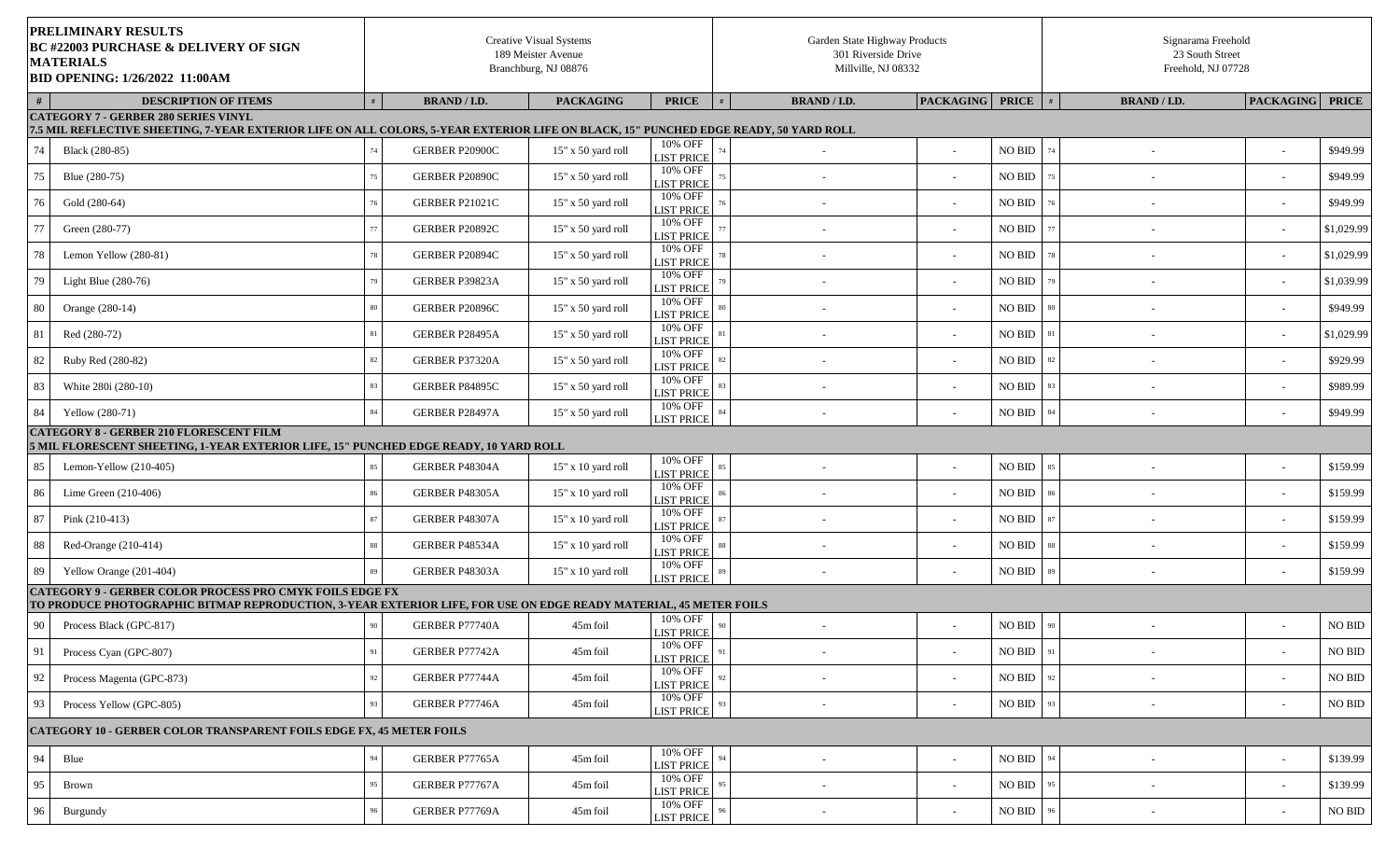| <b>PRELIMINARY RESULTS</b><br><b>BC #22003 PURCHASE &amp; DELIVERY OF SIGN</b><br><b>MATERIALS</b><br><b>BID OPENING: 1/26/2022 11:00AM</b>                          |                 |                       | <b>Creative Visual Systems</b><br>189 Meister Avenue<br>Branchburg, NJ 08876 |                              |                                 | Garden State Highway Products<br>301 Riverside Drive<br>Millville, NJ 08332 |                    |         | Signarama Freehold<br>23 South Street<br>Freehold, NJ 07728 |                          |                    |
|----------------------------------------------------------------------------------------------------------------------------------------------------------------------|-----------------|-----------------------|------------------------------------------------------------------------------|------------------------------|---------------------------------|-----------------------------------------------------------------------------|--------------------|---------|-------------------------------------------------------------|--------------------------|--------------------|
| #<br><b>DESCRIPTION OF ITEMS</b>                                                                                                                                     |                 | <b>BRAND / I.D.</b>   | <b>PACKAGING</b>                                                             | <b>PRICE</b>                 | <b>BRAND / I.D.</b>             | <b>PACKAGING</b>                                                            | <b>PRICE</b>       |         | <b>BRAND / I.D.</b>                                         | <b>PACKAGING</b>         | <b>PRICE</b>       |
| 97<br>Gold                                                                                                                                                           |                 | GERBER P77771A        | 45m foil                                                                     | 10% OFF<br><b>LIST PRICE</b> |                                 |                                                                             | <b>NO BID</b>      | 97      |                                                             | $\overline{\phantom{a}}$ | \$249.99           |
| 98<br>Gray                                                                                                                                                           |                 | GERBER P79104A        | 45m foil                                                                     | 10% OFF<br><b>LIST PRICE</b> |                                 |                                                                             | <b>NO BID</b>      | 98      | $\overline{\phantom{0}}$                                    | $\sim$                   | \$119.99           |
| 99<br>Orange                                                                                                                                                         |                 | GERBER P77775A        | 45m foil                                                                     | 10% OFF<br><b>LIST PRICE</b> | $\sim$                          |                                                                             | <b>NO BID</b>      | 99      |                                                             | $\sim$                   | \$139.99           |
| 100<br>Plum Purple                                                                                                                                                   | 10 <sup>c</sup> | <b>GERBER P77777A</b> | 45m foil                                                                     | 10% OFF<br><b>LIST PRICE</b> | 10<br>$\overline{\phantom{a}}$  |                                                                             | <b>NO BID</b>      | 100     |                                                             | $\sim$                   | \$139.99           |
| $101\,$<br>Red                                                                                                                                                       |                 | GERBER P77779A        | 45m foil                                                                     | 10% OFF<br><b>LIST PRICE</b> | $\overline{a}$                  |                                                                             | NO BID             |         | $\sim$                                                      | $\sim$                   | \$139.88           |
| 102<br>Sapphire Blue                                                                                                                                                 |                 | GERBER P77781A        | 45m foil                                                                     | 10% OFF<br><b>LIST PRICE</b> |                                 |                                                                             | <b>NO BID</b>      |         |                                                             | $\sim$                   | \$139.99           |
| 103<br>White                                                                                                                                                         |                 | GERBER P79107A        | 45m foil                                                                     | 10% OFF<br><b>LIST PRICE</b> | $\overline{\phantom{a}}$        |                                                                             | <b>NO BID</b>      |         | $\overline{\phantom{0}}$                                    | $\sim$                   | \$139.99           |
| 104<br>GSP Edge FX Aprsn Grd SPF 91M                                                                                                                                 |                 | GERBER P81878A        | 91m foil                                                                     | 10% OFF<br><b>LIST PRICE</b> |                                 |                                                                             | NO BID             |         |                                                             | $\sim$                   | $\rm NO$ $\rm BID$ |
| 105<br>Edge FX Gold Medal 15m film - P77701A                                                                                                                         | 105             | GERBER P77701A        | 15m foil                                                                     | 10% OFF<br><b>LIST PRICE</b> |                                 |                                                                             | NO BID             | 105     | $\overline{\phantom{0}}$                                    | $\sim$                   | NO BID             |
| <b>CATEGORY 11 - EDGE FX CADDIES</b>                                                                                                                                 |                 |                       |                                                                              |                              |                                 |                                                                             |                    |         |                                                             |                          |                    |
| 106<br>Single EDGE FX Caddy                                                                                                                                          | 106             | GERBER P80095D        | 1 caddy                                                                      | \$27.50                      | 106<br>$\overline{\phantom{a}}$ |                                                                             | NO BID             | 106     | $\sim$                                                      | $\overline{\phantom{a}}$ | \$32.99            |
| 107<br>Single EDGE FX Caddy 18 Pack                                                                                                                                  | 107             | GERBER P80096A        | 18 caddies                                                                   | \$471.19                     | $\sim$                          |                                                                             | <b>NO BID</b>      |         |                                                             | $\sim$                   | \$489.99           |
| <b>CATEGORY 12 - GERBER COLOR SPOT COLOR FOILS EDGE FX</b><br>SEMI-GLOSS SPOT COLOR FOIL WITH 3-5 YEAR EXTERIOR LIFE, FOR USE ON EDGE READY MATERIAL, 45 METER FOILS |                 |                       |                                                                              |                              |                                 |                                                                             |                    |         |                                                             |                          |                    |
| 108<br>Apple Green                                                                                                                                                   |                 | GERBER P77679A        | 45m foil                                                                     | 10% OFF<br><b>LIST PRICE</b> | $\overline{\phantom{a}}$        |                                                                             | <b>NO BID</b>      | 108     | $\overline{\phantom{0}}$                                    | $\sim$                   | \$129.99           |
| Artic White<br>109                                                                                                                                                   |                 | GERBER P81285A        | 45m foil                                                                     | 10% OFF<br><b>LIST PRICE</b> | $\overline{\phantom{a}}$        |                                                                             | <b>NO BID</b>      |         | $\overline{\phantom{a}}$                                    | $\sim$                   | \$119.99           |
| 110<br>Atomic Red                                                                                                                                                    |                 | GERBER P77682A        | 45m foil                                                                     | 10% OFF<br><b>LIST PRICE</b> | $\overline{\phantom{a}}$        |                                                                             | NO BID             |         | $\overline{\phantom{a}}$                                    | $\sim$                   | \$129.99           |
| 111<br><b>Bark Gray</b>                                                                                                                                              |                 | GERBER P77697A        | 45m foil                                                                     | 10% OFF<br><b>LIST PRICE</b> | $\overline{\phantom{a}}$        |                                                                             | <b>NO BID</b>      |         |                                                             | $\sim$                   | \$129.99           |
| 112<br>Beige                                                                                                                                                         |                 | GERBER P77683A        | 45m foil                                                                     | 10% OFF<br><b>LIST PRICE</b> | $\overline{\phantom{a}}$        |                                                                             | <b>NO BID</b>      |         | $\overline{\phantom{a}}$                                    | $\sim$                   | \$129.99           |
| 113<br>Burgundy                                                                                                                                                      |                 | GERBER P77690A        | 45m foil                                                                     | 10% OFF<br><b>LIST PRICE</b> | $\overline{\phantom{a}}$        |                                                                             | NO BID             |         | $\overline{\phantom{a}}$                                    | $\sim$                   | \$129.99           |
| 114<br>Black                                                                                                                                                         |                 | GERBER P77684A        | 45m foil                                                                     | 10% OFF<br><b>LIST PRICE</b> |                                 |                                                                             | NO BID             | 114     |                                                             | $\sim$                   | \$129.99           |
| 115<br>Brown                                                                                                                                                         | 115             | GERBER P77689A        | 45m foil                                                                     | 10% OFF<br><b>LIST PRICE</b> | 115<br>$\sim$                   |                                                                             | $\rm NO$ $\rm BID$ | 115     |                                                             | $\overline{\phantom{a}}$ | \$129.99           |
| 116<br><b>Cobalt Blue</b>                                                                                                                                            |                 | GERBER P77693A        | 45m foil                                                                     | 10% OFF<br><b>LIST PRICE</b> | $\sim$                          | $\sim$                                                                      | <b>NO BID</b>      | 116     | $\sim$                                                      | $\sim$                   | \$129.99           |
| 117<br>Dark Green                                                                                                                                                    |                 | GERBER P77696A        | 45m foil                                                                     | 10% OFF<br><b>LIST PRICE</b> | $\sim$                          | $\overline{\phantom{a}}$                                                    | NO BID             |         | $\overline{\phantom{a}}$                                    | $\sim$                   | \$129.99           |
| 118<br>Electric Green                                                                                                                                                | 118             | GERBER P83441A        | 45m foil                                                                     | 10% OFF<br><b>LIST PRICE</b> | $\overline{\phantom{a}}$        | $\sim$                                                                      | NO BID             | 118     | $\sim$                                                      | $\sim$                   | \$129.99           |
| Fire Ball Red<br>119                                                                                                                                                 | 119             | GERBER P83440A        | 45m foil                                                                     | 10% OFF<br><b>LIST PRICE</b> | $\overline{\phantom{a}}$        | $\sim$                                                                      | <b>NO BID</b>      |         | $\overline{\phantom{a}}$                                    | $\sim$                   | \$129.99           |
| 120<br><b>Forest Green</b>                                                                                                                                           |                 | GERBER P77699A        | 45m foil                                                                     | 10% OFF<br><b>LIST PRICE</b> | $\sim$                          | $\sim$                                                                      | NO BID             |         | $\sim$                                                      | $\sim$                   | \$129.99           |
| 121<br>Gray                                                                                                                                                          | 121             | GERBER P77704A        | 45m foil                                                                     | 10% OFF<br><b>LIST PRICE</b> |                                 |                                                                             | $\rm NO$ $\rm BID$ | $121\,$ |                                                             | $\sim$                   | \$129.99           |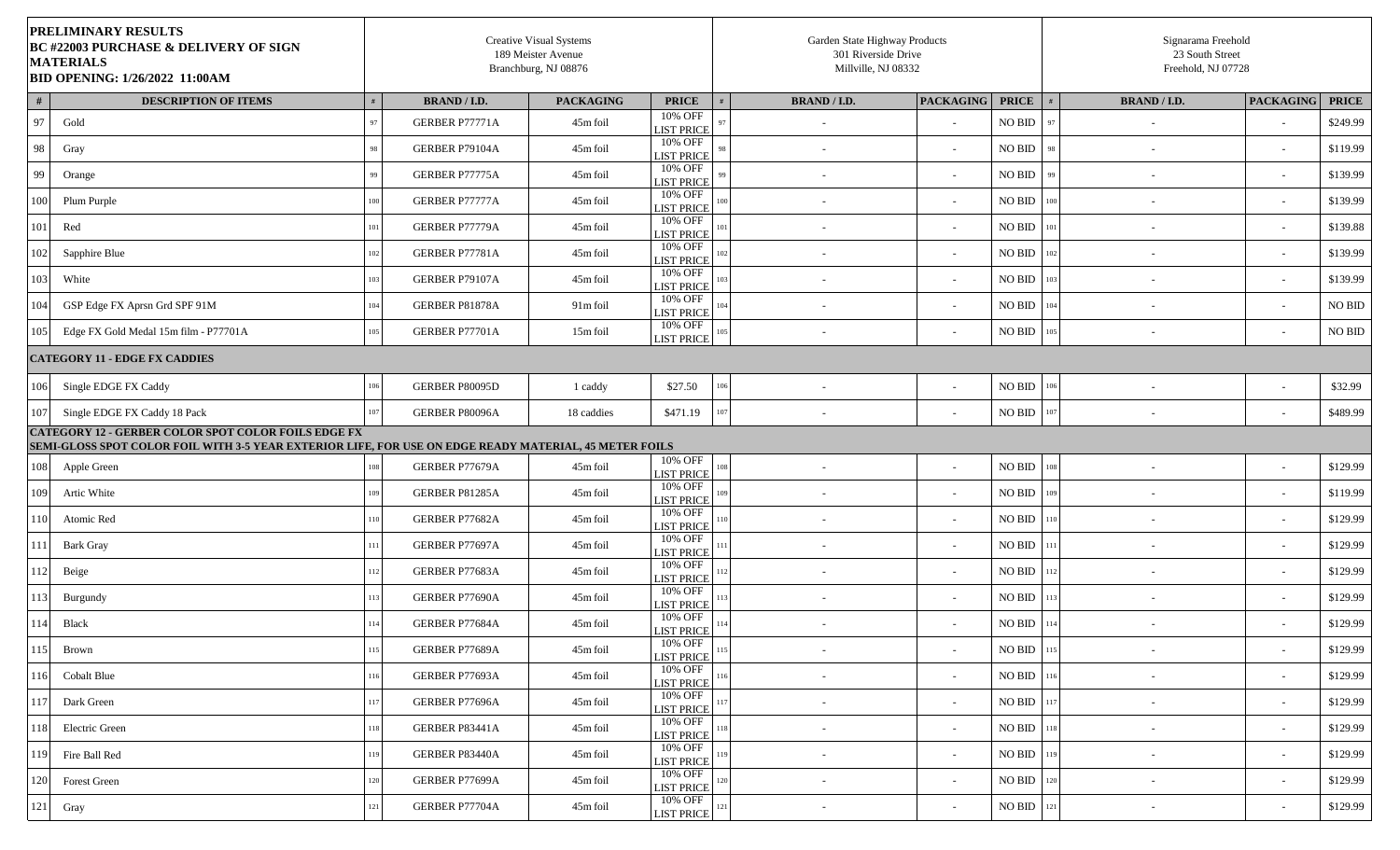| <b>PRELIMINARY RESULTS</b><br><b>BC #22003 PURCHASE &amp; DELIVERY OF SIGN</b><br><b>MATERIALS</b><br><b>BID OPENING: 1/26/2022 11:00AM</b> |     |                     | <b>Creative Visual Systems</b><br>189 Meister Avenue<br>Branchburg, NJ 08876 |                                         | Garden State Highway Products<br>301 Riverside Drive<br>Millville, NJ 08332 |                          |                    |     | Signarama Freehold<br>23 South Street<br>Freehold, NJ 07728 |                          |              |
|---------------------------------------------------------------------------------------------------------------------------------------------|-----|---------------------|------------------------------------------------------------------------------|-----------------------------------------|-----------------------------------------------------------------------------|--------------------------|--------------------|-----|-------------------------------------------------------------|--------------------------|--------------|
| #<br><b>DESCRIPTION OF ITEMS</b>                                                                                                            |     | <b>BRAND / I.D.</b> | <b>PACKAGING</b>                                                             | <b>PRICE</b>                            | <b>BRAND / I.D.</b>                                                         | <b>PACKAGING</b>         | <b>PRICE</b>       |     | <b>BRAND / I.D.</b>                                         | <b>PACKAGING</b>         | <b>PRICE</b> |
| 122<br><b>Intense Red</b>                                                                                                                   | 122 | GERBER P77709A      | 45m foil                                                                     | 10% OFF<br><b>LIST PRICE</b>            |                                                                             |                          | $\rm NO$ $\rm BID$ | 122 |                                                             | $\sim$                   | \$129.99     |
| 123<br>Intense Blue                                                                                                                         | 123 | GERBER P77707A      | 45m foil                                                                     | 10% OFF<br><b>LIST PRICE</b>            | $\overline{\phantom{a}}$                                                    | $\overline{\phantom{a}}$ | <b>NO BID</b>      | 123 | $\overline{\phantom{a}}$                                    | $\sim$                   | \$129.99     |
| 124<br>Kelly Green                                                                                                                          | 124 | GERBER P77712A      | 45m foil                                                                     | 10% OFF<br><b>LIST PRICE</b>            | $\sim$                                                                      | $\overline{\phantom{a}}$ | $\rm NO$ $\rm BID$ | 124 | $\overline{\phantom{a}}$                                    | $\overline{\phantom{a}}$ | \$129.99     |
| 125<br>Kumquat                                                                                                                              | 125 | GERBER P77714A      | 45m foil                                                                     | 10% OFF<br><b>LIST PRICE</b>            |                                                                             |                          | NO BID             | 125 |                                                             | $\sim$                   | \$129.99     |
| 126<br>Lemon Yellow                                                                                                                         | 126 | GERBER P77715A      | 45m foil                                                                     | 10% OFF<br>126<br><b>LIST PRICE</b>     | $\overline{\phantom{a}}$                                                    | $\overline{\phantom{a}}$ | $\rm NO$ $\rm BID$ | 126 | $\sim$                                                      | $\sim$                   | \$129.99     |
| 127<br>Light Purple                                                                                                                         | 127 | GERBER P77719A      | 45m foil                                                                     | 10% OFF<br><b>LIST PRICE</b>            | $\overline{\phantom{a}}$                                                    |                          | NO BID             | 127 |                                                             | $\sim$                   | \$129.99     |
| 128<br>Light Gray                                                                                                                           | 128 | GERBER P77716A      | 45m foil                                                                     | 10% OFF<br>128<br><b>LIST PRICE</b>     | $\sim$                                                                      |                          | $\rm NO$ $\rm BID$ | 128 | $\overline{\phantom{a}}$                                    | $\sim$                   | \$129.99     |
| 129<br>Lime Green                                                                                                                           | 129 | GERBER P77721A      | 45m foil                                                                     | 10% OFF<br>129<br><b>LIST PRICE</b>     | $\sim$                                                                      | $\overline{\phantom{a}}$ | $\rm NO$ $\rm BID$ | 129 | $\overline{\phantom{a}}$                                    | $\overline{\phantom{a}}$ | \$129.99     |
| 130<br><b>Light Navy</b>                                                                                                                    | 130 | GERBER P77717A      | 45m foil                                                                     | 10% OFF<br><b>LIST PRICE</b>            | $\overline{\phantom{a}}$                                                    | $\overline{\phantom{a}}$ | NO BID             | 130 | $\overline{\phantom{a}}$                                    | $\overline{\phantom{a}}$ | \$129.99     |
| 131<br>Navy                                                                                                                                 |     | GERBER P77732A      | 45m foil                                                                     | 10% OFF<br><b>LIST PRICE</b>            | $\overline{\phantom{a}}$                                                    |                          | NO BID             | 131 |                                                             | $\sim$                   | \$129.99     |
| 132<br>Olympic Blue                                                                                                                         | 132 | GERBER P77733A      | 45m foil                                                                     | 10% OFF<br><b>LIST PRICE</b>            |                                                                             |                          | <b>NO BID</b>      | 132 |                                                             | $\sim$                   | \$129.99     |
| 133<br>Orange                                                                                                                               | 133 | GERBER P77735A      | 45m foil                                                                     | 10% OFF<br>133<br><b>LIST PRICE</b>     | $\sim$                                                                      | $\overline{\phantom{a}}$ | NO BID             | 133 | $\overline{\phantom{a}}$                                    | $\sim$                   | \$129.99     |
| 134<br>Peacock Blue                                                                                                                         | 134 | GERBER P77736A      | 45m foil                                                                     | 10% OFF<br><b>LIST PRICE</b>            | $\overline{\phantom{a}}$                                                    | $\overline{\phantom{a}}$ | <b>NO BID</b>      | 134 |                                                             | $\sim$                   | \$129.99     |
| 135<br>Purple                                                                                                                               |     | GERBER P77748A      | 45m foil                                                                     | 10% OFF<br><b>LIST PRICE</b>            | $\sim$                                                                      |                          | $\rm NO$ $\rm BID$ | 135 | $\overline{\phantom{a}}$                                    | $\sim$                   | \$129.99     |
| 136<br><b>Royal Reflex</b>                                                                                                                  | 136 | GERBER P77752A      | 45m foil                                                                     | 10% OFF<br>136<br><b>LIST PRICE</b>     | $\sim$                                                                      | $\overline{\phantom{a}}$ | $\rm NO$ $\rm BID$ | 136 | $\overline{\phantom{a}}$                                    | $\sim$                   | \$129.99     |
| 137<br>Ruby Red                                                                                                                             | 137 | GERBER P77753A      | 45m foil                                                                     | 10% OFF<br><b>LIST PRICE</b>            | $\overline{\phantom{a}}$                                                    | $\overline{\phantom{a}}$ | <b>NO BID</b>      | 137 | $\overline{\phantom{a}}$                                    | $\sim$                   | \$129.99     |
| 138<br>Silver                                                                                                                               |     | GERBER P77755A      | 45m foil                                                                     | 10% OFF<br><b>LIST PRICE</b>            | $\overline{\phantom{a}}$                                                    |                          | <b>NO BID</b>      | 138 |                                                             | $\sim$                   | \$129.99     |
| 139<br><b>Sunflower Yellow</b>                                                                                                              | 139 | GERBER P77757A      | 45m foil                                                                     | $10\%$ OFF<br><b>LIST PRICE</b>         |                                                                             |                          | $\rm NO$ $\rm BID$ | 139 | $\overline{\phantom{a}}$                                    | $\overline{\phantom{a}}$ | \$89.99      |
| 140<br>Tan $*15m$                                                                                                                           | 140 | GERBER P77758A      | 15m foil                                                                     | 10% OFF<br>140<br><b>LIST PRICE</b>     | $\overline{\phantom{a}}$                                                    |                          | NO BID             | 140 |                                                             | $\sim$                   | \$129.99     |
| 141<br>Teal                                                                                                                                 | 141 | GERBER P77760A      | 45m foil                                                                     | 10% OFF<br><b>LIST PRICE</b>            | $\overline{\phantom{a}}$                                                    | $\overline{\phantom{a}}$ | NO BID             | 141 | $\overline{\phantom{a}}$                                    | $\overline{\phantom{a}}$ | \$129.99     |
| 142<br>Tomato Red                                                                                                                           | 142 | GERBER P77763A      | 45m foil                                                                     | 10% OFF<br>$142\,$<br><b>LIST PRICE</b> | $\sim$                                                                      | $\sim$                   | <b>NO BID</b> 142  |     | $\sim$                                                      | $\sim$                   | \$129.99     |
| 143<br>White                                                                                                                                | 143 | GERBER P77788A      | 45m foil                                                                     | 10% OFF<br>143<br><b>LIST PRICE</b>     | $\sim$                                                                      |                          | $\rm NO$ $\rm BID$ | 143 | $\sim$                                                      | $\sim$                   | \$129.99     |
| 144<br>Yellow                                                                                                                               | 144 | GERBER P77789A      | 45m foil                                                                     | 10% OFF<br>144<br><b>LIST PRICE</b>     | $\sim$                                                                      | $\sim$                   | NO BID             | 144 | $\overline{\phantom{a}}$                                    | $\sim$                   | \$149.99     |
| 145<br>Gold (Metallic)                                                                                                                      | 145 | GERBER P77700A      | 45m foil                                                                     | 10% OFF<br><b>LIST PRICE</b>            | $\sim$                                                                      | $\overline{\phantom{a}}$ | $\rm NO$ $\rm BID$ | 145 | $\sim$                                                      | $\sim$                   | \$149.99     |
| 146<br>Imitation Gold (Metallic)                                                                                                            | 146 | GERBER P77706A      | 45m foil                                                                     | 10% OFF<br>146<br><b>LIST PRICE</b>     | $\overline{\phantom{a}}$                                                    | $\overline{\phantom{a}}$ | NO BID             | 146 | $\overline{\phantom{a}}$                                    | $\sim$                   | \$149.99     |
| Silver (Metallic)<br>147                                                                                                                    | 147 | GERBER P77755A      | 45m foil                                                                     | 10% OFF<br>147<br><b>LIST PRICE</b>     | $\overline{\phantom{a}}$                                                    |                          | NO BID             | 147 | $\overline{\phantom{a}}$                                    | $\sim$                   | \$149.99     |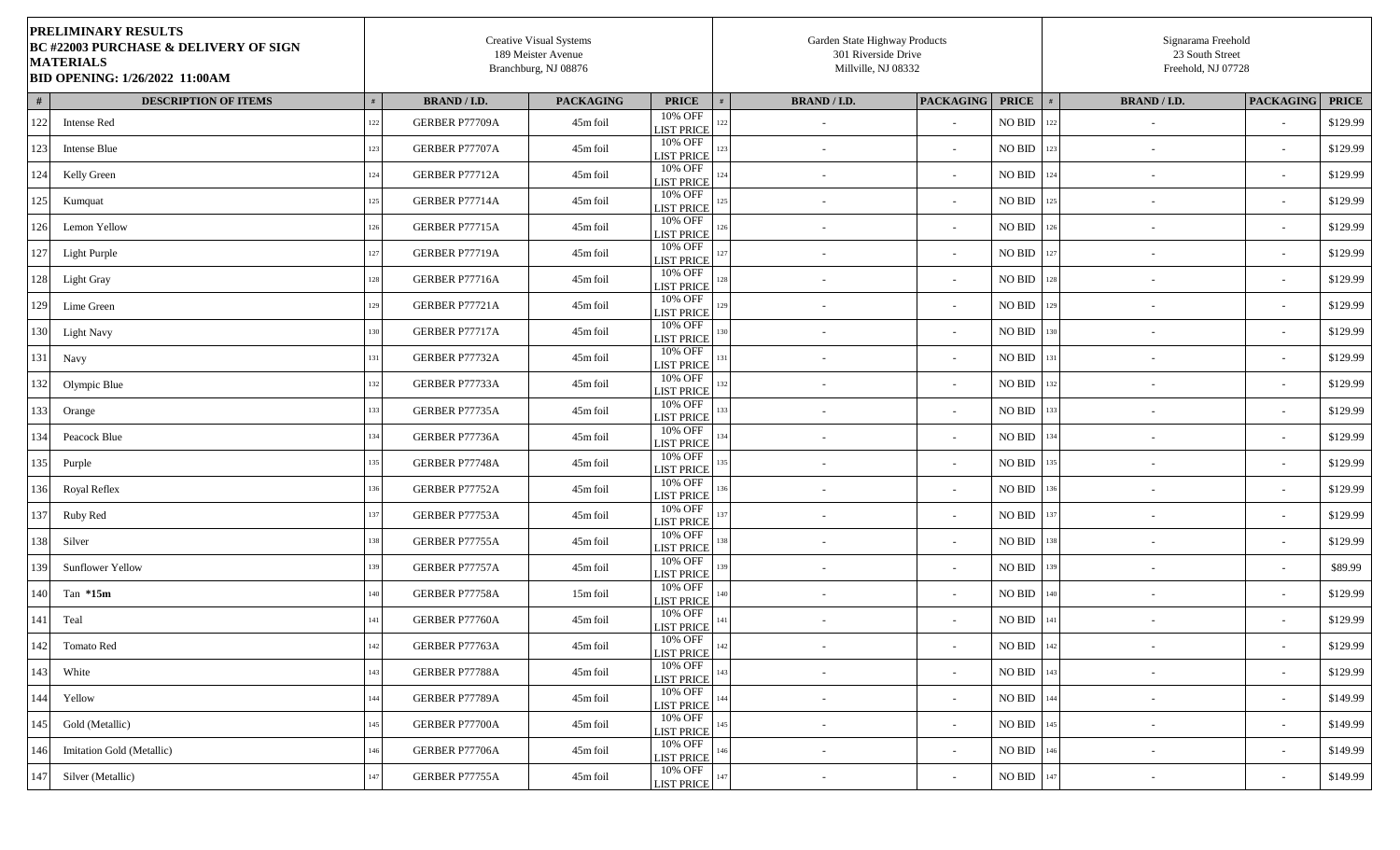|      | PRELIMINARY RESULTS<br><b>BC #22003 PURCHASE &amp; DELIVERY OF SIGN</b><br><b>MATERIALS</b><br>BID OPENING: 1/26/2022 11:00AM<br><b>DESCRIPTION OF ITEMS</b>                                        |     |                           | <b>Creative Visual Systems</b><br>189 Meister Avenue<br>Branchburg, NJ 08876 |              | Garden State Highway Products<br>301 Riverside Drive<br>Millville, NJ 08332 |                        |                    | Signarama Freehold<br>23 South Street<br>Freehold, NJ 07728 |                          |                    |
|------|-----------------------------------------------------------------------------------------------------------------------------------------------------------------------------------------------------|-----|---------------------------|------------------------------------------------------------------------------|--------------|-----------------------------------------------------------------------------|------------------------|--------------------|-------------------------------------------------------------|--------------------------|--------------------|
| #    |                                                                                                                                                                                                     |     | <b>BRAND / I.D.</b>       | <b>PACKAGING</b>                                                             | <b>PRICE</b> | <b>BRAND/I.D.</b>                                                           | <b>PACKAGING</b> PRICE |                    | <b>BRAND / I.D.</b><br>#                                    | <b>PACKAGING</b>         | <b>PRICE</b>       |
|      | <b>CATEGORY 13 - VECTOR PRO V-5 SERIES HIGH GLOSS VINYL</b><br>2.8 MIL, 4-6 YEAR EXTERIOR LIFE, 50 YARDS, PV50XX1550, 15" PUNCHED EDGE READY                                                        |     |                           |                                                                              |              |                                                                             |                        |                    |                                                             |                          |                    |
| 148  | Clear                                                                                                                                                                                               |     | VECTOR PV5031550P         | 15" x 50 yard roll                                                           | \$70.85      | 148                                                                         |                        | NO BID             | 148<br>$\overline{\phantom{a}}$                             | $\sim$                   | $\rm NO$ $\rm BID$ |
| 149  | <b>Black</b>                                                                                                                                                                                        |     | VECTOR PV5021550P         | 15" x 50 yard roll                                                           | \$70.85      | 149                                                                         |                        | NO BID             | 149                                                         | $\sim$                   | $\rm NO$ $\rm BID$ |
| 150  | White                                                                                                                                                                                               | 150 | VECTOR PV5011550P         | 15" x 50 yard roll                                                           | \$70.85      | 150                                                                         |                        | $\rm NO$ $\rm BID$ | 150<br>$\overline{\phantom{a}}$                             | $\sim$                   | $\rm NO$ $\rm BID$ |
| 151  | <b>Standard Colors</b>                                                                                                                                                                              | 151 | VECTOR PV5xx1550P         | 15" x 50 yard roll                                                           | \$76.23      | 151                                                                         |                        | NO BID             | 151                                                         | $\overline{\phantom{a}}$ | NO BID             |
|      | CATEGORY 14 - VECTOR PRO V-7 ENGINEERING GRADE REFLECTIVE VINYL<br>7 MIL, 7-YEAR EXTERIOR LIFE, PERMANENT SOLVENT ADHESIVE, 50 YARDS, V900XX1550,  15'' PUNCHED EDGE READY                          |     |                           |                                                                              |              |                                                                             |                        |                    |                                                             |                          |                    |
| 152  | <b>Black</b>                                                                                                                                                                                        | 152 | <b>VECTOR V90061550P</b>  | 15" x 50 yard roll                                                           | \$277.00     | 152                                                                         |                        | NO BID             | 152<br>$\overline{\phantom{a}}$                             | $\sim$                   | NO BID             |
| 153  | Blue                                                                                                                                                                                                |     | <b>VECTOR V90051550P</b>  | 15" x 50 yard roll                                                           | \$277.00     | 153                                                                         |                        | $\rm NO$ $\rm BID$ | 153                                                         | $\sim$                   | NO BID             |
| 154  | Dark Red                                                                                                                                                                                            | 154 | <b>VECTOR V90081550P</b>  | 15" x 50 yard roll                                                           | \$277.00     | 154                                                                         |                        | NO BID             | 154<br>$\overline{\phantom{a}}$                             | $\sim$                   | NO BID             |
| 155  | Gold                                                                                                                                                                                                | 155 | <b>VECTOR V90031550P</b>  | 15" x 50 yard roll                                                           | \$277.00     |                                                                             |                        | $\rm NO$ $\rm BID$ | 155                                                         | $\sim$                   | $\rm NO$ $\rm BID$ |
| 156  | Green                                                                                                                                                                                               | 156 | <b>VECTOR V90071550P</b>  | 15" x 50 yard roll                                                           | \$277.00     | 156                                                                         |                        | NO BID             | 156                                                         | $\sim$                   | $\rm NO$ $\rm BID$ |
| 157  | Light Blue                                                                                                                                                                                          | 157 | <b>VECTOR V90141550P</b>  | 15" x 50 yard roll                                                           | \$277.00     | 157                                                                         |                        | NO BID             | 157                                                         | $\sim$                   | NO BID             |
| 158  | Orange                                                                                                                                                                                              | 158 | <b>VECTOR V90041550P</b>  | 15" x 50 yard roll                                                           | \$277.00     | 158                                                                         |                        | NO BID             | 158                                                         | $\sim$                   | NO BID             |
| l 59 | Red                                                                                                                                                                                                 | 159 | <b>VECTOR V90021550P</b>  | 15" x 50 yard roll                                                           | \$277.00     | 159                                                                         |                        | NO BID             | 159                                                         | $\sim$                   | $\rm NO$ $\rm BID$ |
| 160  | Yellow                                                                                                                                                                                              | 160 | <b>VECTOR V90011550P</b>  | 15" x 50 yard roll                                                           | \$277.00     | 160                                                                         |                        | NO BID             | 160                                                         | $\sim$                   | $\rm NO$ $\rm BID$ |
| 161  | White                                                                                                                                                                                               | 161 | <b>VECTOR V90001550P</b>  | $15"$ x 50 yard roll                                                         | \$277.00     | 161                                                                         |                        | NO BID             | 161                                                         | $\sim$                   | $\rm NO$ $\rm BID$ |
|      | CATEGORY 15- VECTOR PRO V200 CAST ULTRA METALLIC<br>FLEXIBLE, OPAQUE SOLID COLOR, HIGH GLOSS, METALLIC VINYL FILM. V200XX1550, 50 YARDS, 15'' PUNCHED EDGE READY                                    |     |                           |                                                                              |              |                                                                             |                        |                    |                                                             |                          |                    |
| 162  | Black                                                                                                                                                                                               | 162 | <b>VECTOR V20031550P</b>  | 15" x 50 yard roll                                                           | \$396.04     | 162                                                                         |                        | NO BID             | 162                                                         | $\sim$                   | NO BID             |
| 163  | Blue                                                                                                                                                                                                | 163 | <b>VECTOR V20041550P</b>  | 15" x 50 yard roll                                                           | \$396.04     |                                                                             |                        | NO BID             | 163                                                         | $\sim$                   | $\rm NO$ $\rm BID$ |
| 164  | Cobalt                                                                                                                                                                                              | 164 | <b>VECTOR V20061550P</b>  | 15" x 50 yard roll                                                           | \$396.04     | 164                                                                         |                        | NO BID             | 164                                                         |                          | $\rm NO$ $\rm BID$ |
| 165  | Emerald                                                                                                                                                                                             | 165 | <b>VECTOR V20081550P</b>  | 15" x 50 yard roll                                                           | \$396.04     | 165                                                                         |                        | NO BID             | 165                                                         | $\overline{\phantom{a}}$ | $\rm NO$ $\rm BID$ |
| 166  | Fire Opal                                                                                                                                                                                           | 166 | <b>VECTOR V20071550P</b>  | 15" x 50 yard roll                                                           | \$396.04     | 166<br>$\overline{a}$                                                       |                        | $\rm NO$ $\rm BID$ | 166                                                         | $\sim$                   | $\rm NO$ $\rm BID$ |
| 167  | Gold                                                                                                                                                                                                | 167 | <b>VECTOR V 20011550P</b> | 15" x 50 yard roll                                                           | \$396.04     |                                                                             |                        | NO BID             | 167                                                         | $\sim$                   | $\rm NO$ $\rm BID$ |
| 168  | Red                                                                                                                                                                                                 | 168 | <b>VECTOR V20021550P</b>  | 15" x 50 yard roll                                                           | \$396.04     |                                                                             |                        | NO BID             | 168                                                         | $\overline{\phantom{a}}$ | NO BID             |
| 169  | Rose                                                                                                                                                                                                | 169 | <b>VECTOR V20101550P</b>  | 15" x 50 yard roll                                                           | \$396.04     | 169                                                                         |                        | <b>NO BID</b> 169  | $\overline{\phantom{a}}$                                    | $\sim$                   | NO BID             |
|      | CATEGORY 16 - FDC SERIES 3501-1550-XXX, PROMOTIONAL GRADE CAST FLOURESCENT VINYL FILM<br>DESIGNED FOR GRAPHIC AND SIGNAGE REQUIRING SHORT TERM DURABILITY, 2 MIL, 50 YARDS, 15'' PUNCHED EDGE READY |     |                           |                                                                              |              |                                                                             |                        |                    |                                                             |                          |                    |
| 170  | Blue                                                                                                                                                                                                | 170 | <b>VECTOR V08331550P</b>  | 15" x 50 yard roll                                                           | \$360.60     | 170                                                                         |                        | $\rm NO$ $\rm BID$ | $170\,$                                                     |                          | $\rm NO$ $\rm BID$ |
|      |                                                                                                                                                                                                     |     |                           |                                                                              |              |                                                                             |                        |                    |                                                             |                          |                    |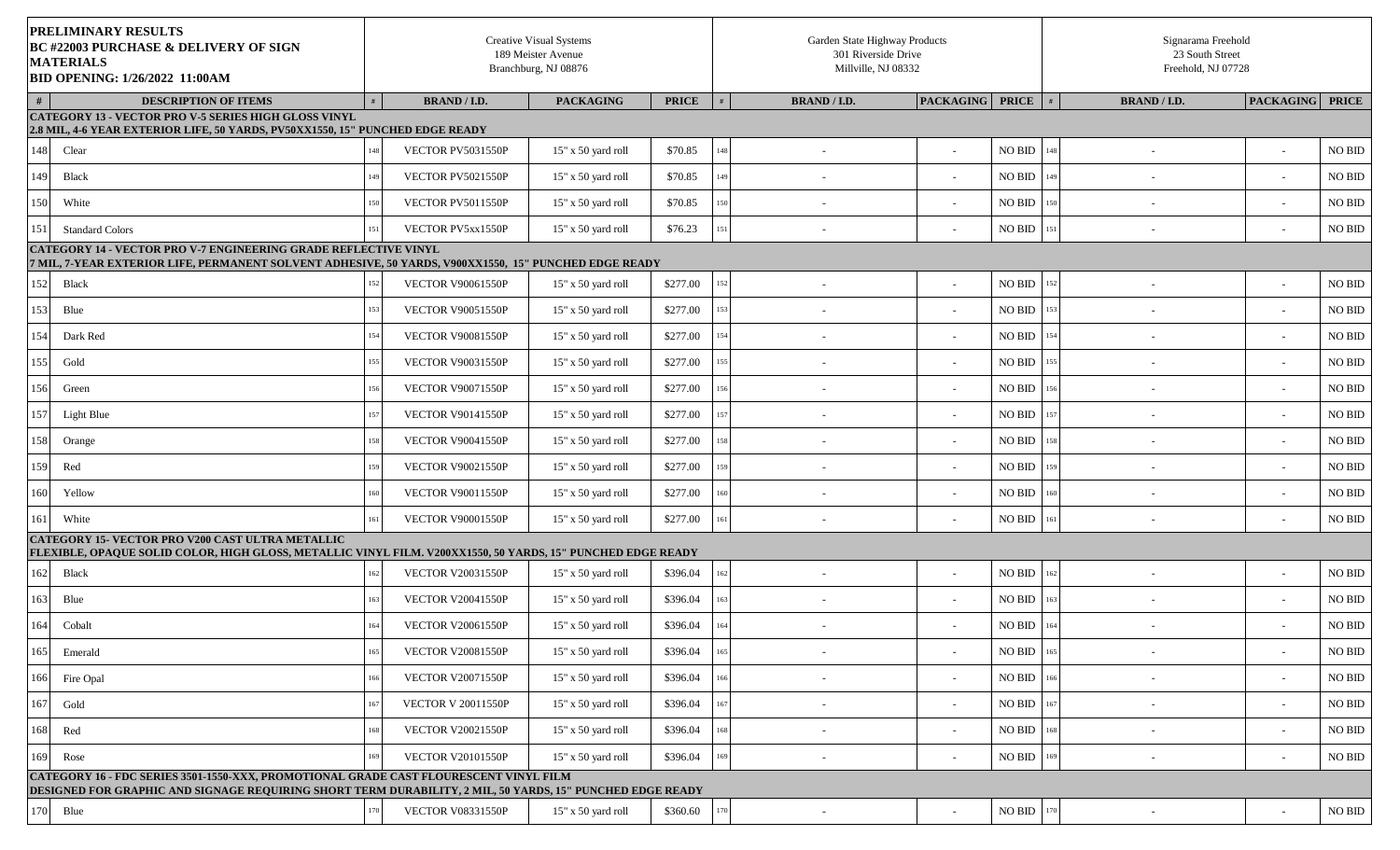| <b>PRELIMINARY RESULTS</b><br><b>BC #22003 PURCHASE &amp; DELIVERY OF SIGN</b><br><b>MATERIALS</b><br><b>BID OPENING: 1/26/2022 11:00AM</b> |     |                          | <b>Creative Visual Systems</b><br>189 Meister Avenue<br>Branchburg, NJ 08876 |                    | Garden State Highway Products<br>301 Riverside Drive<br>Millville, NJ 08332 |                          |                        |     | Signarama Freehold<br>23 South Street<br>Freehold, NJ 07728 |                  |                    |
|---------------------------------------------------------------------------------------------------------------------------------------------|-----|--------------------------|------------------------------------------------------------------------------|--------------------|-----------------------------------------------------------------------------|--------------------------|------------------------|-----|-------------------------------------------------------------|------------------|--------------------|
| #<br><b>DESCRIPTION OF ITEMS</b>                                                                                                            |     | <b>BRAND / I.D.</b>      | <b>PACKAGING</b>                                                             | <b>PRICE</b>       | <b>BRAND / I.D.</b>                                                         | <b>PACKAGING</b>         | <b>PRICE</b>           | #   | <b>BRAND / I.D.</b>                                         | <b>PACKAGING</b> | <b>PRICE</b>       |
| 171<br>Green                                                                                                                                | 171 | <b>VECTOR V08341550P</b> | 15" x 50 yard roll                                                           | \$360.60           | $\overline{\phantom{a}}$                                                    |                          | $\rm NO$ $\rm BID$     | 171 | $\sim$                                                      | $\sim$           | $\rm NO$ $\rm BID$ |
| 172<br>Magenta                                                                                                                              | 172 | <b>VECTOR V08351550P</b> | 15" x 50 yard roll                                                           | \$360.60           | $\overline{a}$                                                              |                          | $\rm NO$ $\rm BID$     | 172 | $\sim$                                                      | $\sim$           | $\rm NO$ $\rm BID$ |
| 173<br>Orange                                                                                                                               | 173 | <b>VECTOR V08301550P</b> | 15" x 50 yard roll                                                           | \$360.60           | $\overline{\phantom{a}}$                                                    |                          | $\rm NO$ $\rm BID$     | 173 | $\overline{\phantom{a}}$                                    | $\sim$           | $\rm NO$ $\rm BID$ |
| 174<br>Red                                                                                                                                  | 174 | <b>VECTOR V08311550P</b> | 15" x 50 yard roll                                                           | \$360.60           | $\overline{\phantom{a}}$                                                    |                          | NO BID                 | 174 | $\sim$                                                      | $\sim$           | <b>NO BID</b>      |
| 175<br>Yellow                                                                                                                               | 175 | <b>VECTOR V08291550P</b> | 15" x 50 yard roll                                                           | \$360.60           | $\sim$                                                                      | $\sim$                   | NO BID                 | 175 | $\sim$                                                      | $\sim$           | NO BID             |
| 176<br>FDC 3M RELF Blue 15" x 50 yards                                                                                                      | 176 | 3M/FDC 5151-1515-075     | 15" x 50 yard roll                                                           | \$647.13           | $\overline{\phantom{a}}$                                                    |                          | NO BID                 | 176 | $\sim$                                                      | $\sim$           | $\rm NO$ $\rm BID$ |
| <b>CATEGORY 17 - BANNER BLANKS</b><br>GLOSS WHITE, SEWN ON ALL FOUR SIDES WITH NICKEL GROMMET 2-3 FOOT INTERVALS, 13 OZ                     |     |                          |                                                                              |                    |                                                                             |                          |                        |     |                                                             |                  |                    |
| 177<br>$21"$ x 4'                                                                                                                           | 177 | VECTOR FBW2x4            | 22" x 4"                                                                     | \$11.36            |                                                                             |                          | $\rm NO$ $\rm BID$     | 177 |                                                             | $\sim$           | \$19.99            |
| 178<br>$21"$ x 6'                                                                                                                           | 178 | <b>VECTOR FBW2x6</b>     | $22"$ x 6'                                                                   | \$16.30            |                                                                             |                          | NO BID                 | 178 |                                                             | $\sim$           | \$22.99            |
| 179<br>$21"$ x $8'$                                                                                                                         | 179 | <b>VECTOR FBW2x8</b>     | 22" x 8'                                                                     | \$21.80            | $\sim$                                                                      |                          | $\rm NO$ $\rm BID$     | 179 | $\sim$                                                      | $\sim$           | \$24.99            |
| 180<br>$21" \times 10'$                                                                                                                     | 180 | VECTOR FBW2x10           | 22" x 10'                                                                    | \$27.25            | $\overline{\phantom{a}}$                                                    | $\overline{\phantom{a}}$ | NO BID                 | 180 | $\sim$                                                      | $\sim$           | \$29.99            |
| 181<br>$21"$ x 12'                                                                                                                          | 181 | VECTOR FBW2x12           | 22" x 12"                                                                    | \$32.70            | $\sim$                                                                      |                          | NO BID                 | 181 | $\sim$                                                      | $\sim$           | \$34.99            |
| 182<br>$21"$ x 15'                                                                                                                          | 182 | VECTOR FBW2x15           | 22" x 15"                                                                    | \$40.90            | $\overline{\phantom{a}}$                                                    | $\overline{\phantom{a}}$ | $\rm NO$ $\rm BID$     | 182 | $\sim$                                                      | $\sim$           | \$45.99            |
| 183<br>$21"$ x $20"$                                                                                                                        | 183 | VECTOR FBW2x20           | $22"$ x $20"$                                                                | \$54.50            | $\overline{\phantom{a}}$                                                    | $\overline{\phantom{a}}$ | $\rm NO$ $\rm BID$     | 183 | $\overline{\phantom{a}}$                                    | $\sim$           | \$49.99            |
| 184<br>33" x 6'                                                                                                                             | 184 | VECTOR FBW3x6            | 34" x 6'                                                                     | \$24.50            | $\overline{\phantom{a}}$                                                    |                          | $\rm NO$ $\rm BID$     | 184 |                                                             | $\sim$           | \$36.99            |
| 185<br>33" x 8'                                                                                                                             | 185 | VECTOR FBW3x8            | $34" \times 8'$                                                              | \$32.70            | $\overline{\phantom{a}}$                                                    |                          | <b>NO BID</b>          | 185 |                                                             | $\sim$           | \$40.99            |
| 186<br>33" x 10"                                                                                                                            | 186 | VECTOR FBW3x10           | $34" \times 10'$                                                             | \$40.90            | $\sim$                                                                      | $\overline{\phantom{a}}$ | NO BID 186             |     | $\sim$                                                      | $\sim$           | \$46.99            |
| 187<br>33" x 12"                                                                                                                            | 187 | VECTOR FBW3x12           | 34" x 12"                                                                    | \$49.00            | $\sim$                                                                      | $\sim$                   | NO BID                 | 187 | $\overline{\phantom{a}}$                                    | $\sim$           | \$52.99            |
| 188<br>33" x 15"                                                                                                                            | 188 | VECTOR FBW3x15           | 34" x 15'                                                                    | \$61.36            | $\sim$                                                                      |                          | NO BID                 | 188 | $\sim$                                                      | $\sim$           | \$59.99            |
| 189<br>33" x 20'                                                                                                                            | 189 | VECTOR FBW3x20           | 34" x 20'                                                                    | \$78.25            | $\sim$                                                                      |                          | $\rm NO$ $\rm BID$     | 189 | $\sim$                                                      | $\sim$           | \$100.99           |
| 190<br>45" x 6'                                                                                                                             | 190 | VECTOR FBW4x6            | $46"$ x 6'                                                                   | \$32.70            | $\sim$                                                                      | $\overline{\phantom{a}}$ | $\rm NO$ BID $-$ 190   |     |                                                             | $\sim$           | \$29.99            |
| 191<br>45" x 8'                                                                                                                             | 191 | VECTOR FBW4x8            | $46"$ x $8"$                                                                 | \$43.60            | $\overline{\phantom{a}}$                                                    | $\overline{\phantom{a}}$ | $NO$ BID $191$         |     |                                                             | $\sim$           | \$34.99            |
| 192<br>$45" \times 10'$                                                                                                                     | 192 | VECTOR FBW4x10           | $46" \times 10'$                                                             | \$54.50            | $\overline{\phantom{a}}$                                                    | $\overline{\phantom{a}}$ | $\rm NO$ BID $-$ 192   |     | $\sim$                                                      | $\sim$           | \$38.99            |
| 193<br>45" x 12"                                                                                                                            | 193 | VECTOR FBW4x12           | 46" x 12"                                                                    | \$65.45            | $\overline{\phantom{a}}$                                                    | $\overline{\phantom{a}}$ | $\rm NO\ BID$ 193      |     | $\sim$                                                      | $\sim$           | \$46.99            |
| 194<br>45" x 15"                                                                                                                            | 194 | VECTOR FBW4x15           | 46" x 15"                                                                    | \$78.25            | $\overline{\phantom{a}}$                                                    | $\overline{\phantom{a}}$ | <b>NO BID</b> 194      |     | $\sim$                                                      | $\sim$           | \$64.99            |
| 195<br>45" x 20"                                                                                                                            | 195 | <b>VECTOR FBW4x20</b>    | 46" x 20'                                                                    | \$99.00            | $\overline{\phantom{a}}$                                                    | $\overline{\phantom{a}}$ | $\rm NO$ BID $^{-195}$ |     | $\sim$                                                      | $\sim$           | \$102.99           |
| 196<br>FDC 80 oz. Banner Mesh WH 54" x 40 yards                                                                                             | 196 | $\sim$                   | $\sim$                                                                       | $\rm NO$ $\rm BID$ | $\overline{\phantom{a}}$                                                    | $\overline{\phantom{a}}$ | $\rm NO$ BID $-$ 196   |     | $\sim$                                                      | $\sim$           | \$249.99           |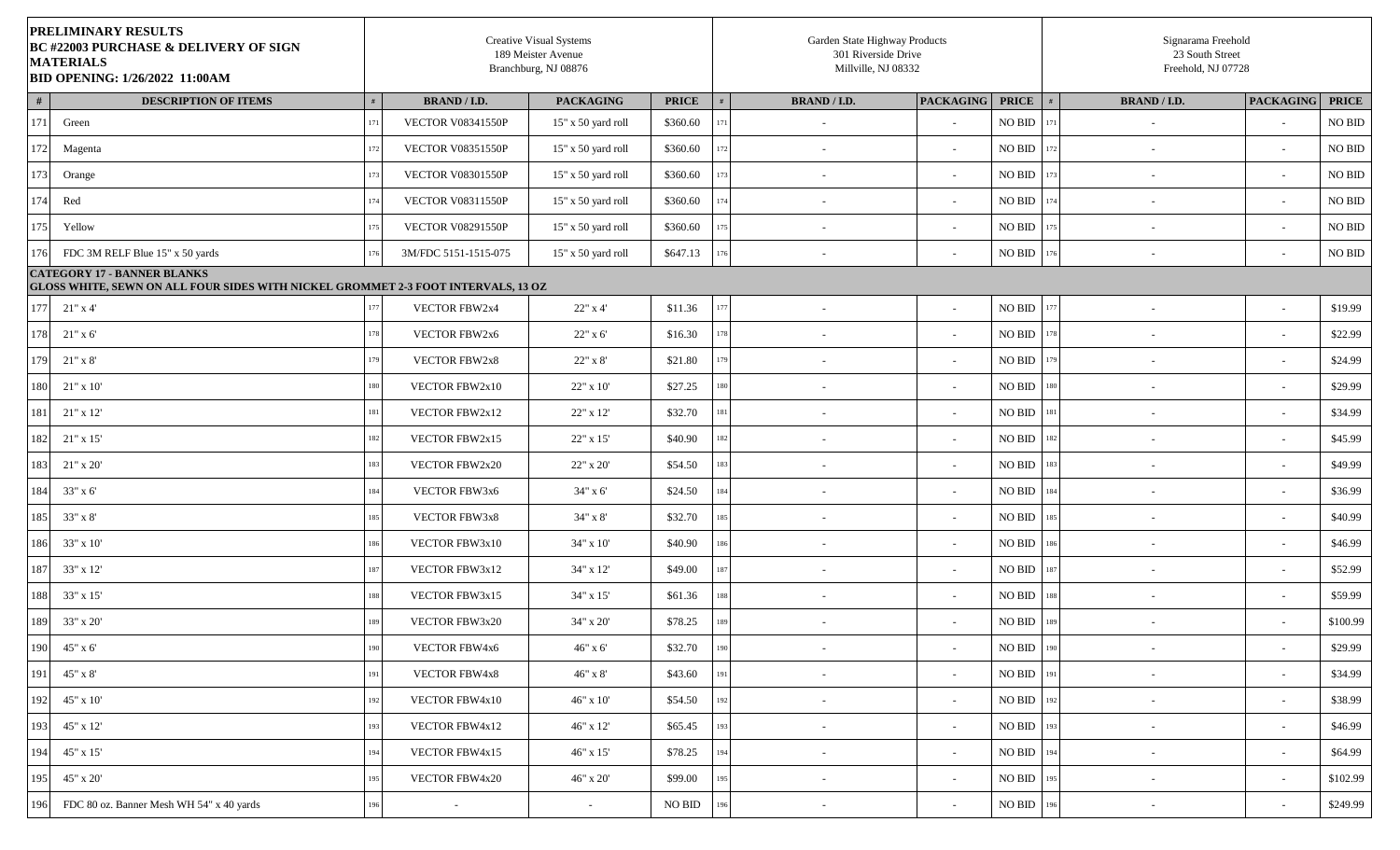|     | PRELIMINARY RESULTS<br><b>BC #22003 PURCHASE &amp; DELIVERY OF SIGN</b><br><b>MATERIALS</b><br>BID OPENING: 1/26/2022 11:00AM                                                           |     |                     | <b>Creative Visual Systems</b><br>189 Meister Avenue<br>Branchburg, NJ 08876 |              |         | Garden State Highway Products<br>301 Riverside Drive<br>Millville, NJ 08332 |                   |                       |     | Signarama Freehold<br>23 South Street<br>Freehold, NJ 07728 |                          |                    |
|-----|-----------------------------------------------------------------------------------------------------------------------------------------------------------------------------------------|-----|---------------------|------------------------------------------------------------------------------|--------------|---------|-----------------------------------------------------------------------------|-------------------|-----------------------|-----|-------------------------------------------------------------|--------------------------|--------------------|
| #   | DESCRIPTION OF ITEMS                                                                                                                                                                    |     | <b>BRAND / I.D.</b> | <b>PACKAGING</b>                                                             | <b>PRICE</b> |         | <b>BRAND / I.D.</b>                                                         | <b>PACKAGING</b>  | <b>PRICE</b>          |     | <b>BRAND / I.D.</b>                                         | <b>PACKAGING</b>         | <b>PRICE</b>       |
| 197 | FDC 8 oz. Banner Mesh WH 54' x 50 yards                                                                                                                                                 | 197 | FDC 7521-5412-508   | 54" x 40 yard roll                                                           | \$179.62     | 197     |                                                                             |                   | NO BID                | 197 |                                                             | $\sim$                   | \$929.00           |
|     | <b>CATEGORY 18 - BANNER BLANKS</b><br><b>GLOSS COLOR (BLACK, RED, BLUE, GREEN, OR YELLOW)</b>                                                                                           |     |                     |                                                                              |              |         |                                                                             |                   |                       |     |                                                             |                          |                    |
| 198 | $21"$ x 4'                                                                                                                                                                              | 198 | VECTOR FB_2x4       | 22" x 4'                                                                     | \$14.50      | 198     | $\sim$                                                                      | $\sim$            | <b>NO BID</b> 198     |     | $\overline{\phantom{a}}$                                    | $\sim$                   | NO BID             |
| 199 | $21"$ x 6'                                                                                                                                                                              | 199 | VECTOR FB_2x6       | 22" x 6'                                                                     | \$21.80      | 199     | $\sim$                                                                      | $\sim$            | NO BID                | 199 | $\sim$                                                      | $\sim$                   | $\rm NO$ $\rm BID$ |
| 200 | $21"$ x $8"$                                                                                                                                                                            | 200 | VECTOR FB_2x8       | 22" x 8'                                                                     | \$29.00      | 200     | $\sim$                                                                      |                   | NO BID                | 200 | 23" x 8'                                                    | $\sim$                   | \$32.99            |
| 201 | $21"$ x 10'                                                                                                                                                                             | 201 | VECTOR FB_2x10      | 22" x 10'                                                                    | \$38.00      | 201     | $\sim$                                                                      | $\sim$            | $\rm NO$ $\rm BID$    | 201 | 23" x 10"                                                   | $\sim$                   | \$39.99            |
| 202 | $21"$ x $12"$                                                                                                                                                                           | 202 | VECTOR FB_2x12      | 22" x 12'                                                                    | \$45.80      | 202     | $\sim$                                                                      |                   | <b>NO BID</b>         | 202 | 23" x 12'                                                   | $\sim$                   | \$49.99            |
| 203 | $21"$ x 15'                                                                                                                                                                             | 203 | VECTOR FB_2x15      | 22" x 15"                                                                    | \$54.50      | 203     |                                                                             |                   | NO BID                | 203 | 23" x 15"                                                   | $\sim$                   | \$89.99            |
| 204 | $21"$ x $20"$                                                                                                                                                                           | 204 | VECTOR FB 2x20      | 22" x 20'                                                                    | \$64.60      | 204     |                                                                             |                   | NO BID                | 204 | 23" x 20'                                                   | $\sim$                   | \$129.99           |
| 205 | 33" x 6'                                                                                                                                                                                | 205 | VECTOR FB_3x6       | 34" x 6'                                                                     | \$32.75      | 205     |                                                                             | $\overline{a}$    | $\rm NO$ BID $\,$ 205 |     | $34" \times 6'$                                             | $\sim$                   | \$39.99            |
| 206 | $33" \times 8'$                                                                                                                                                                         | 206 | VECTOR FB_3x8       | 34" x 8'                                                                     | \$40.70      | 206     | $\sim$                                                                      | $\sim$            | NO BID                | 206 | 34" x 8'                                                    | $\sim$                   | \$59.99            |
| 207 | 33" x 10'                                                                                                                                                                               | 207 | VECTOR FB_3x10      | 34" x 10'                                                                    | \$54.50      | 207     | $\sim$                                                                      | $\sim$            | NO BID                | 207 | 34" x 10'                                                   | $\sim$                   | \$89.99            |
| 208 | 33" x 12"                                                                                                                                                                               | 208 | VECTOR FB_3x12      | 34" x 12'                                                                    | \$65.45      | 208     | $\sim$                                                                      | $\sim$            | NO BID                | 208 | 34" x 12"                                                   | $\sim$                   | \$109.99           |
| 209 | 33" x 15'                                                                                                                                                                               | 209 | VECTOR FB_3x15      | 34" x 15"                                                                    | \$75.45      | 209     | $\overline{\phantom{a}}$                                                    |                   | $\rm NO$ $\rm BID$    | 209 | 34" x 15"                                                   | $\sim$                   | \$129.99           |
| 210 | 33" x 20'                                                                                                                                                                               | 210 | VECTOR FB_3x20      | 34" x 20'                                                                    | \$109.00     | 210     | $\overline{\phantom{a}}$                                                    |                   | NO BID                | 210 | 34" x 20"                                                   | $\sim$                   | \$189.99           |
| 211 | 45" x 6'                                                                                                                                                                                | 211 | VECTOR FB_4x6       | 46" x 6'                                                                     | \$43.00      | 211     |                                                                             | $\sim$            | NO BID                | 211 | 48" x 6'                                                    | $\sim$                   | \$59.99            |
| 212 | $45" \times 8'$                                                                                                                                                                         | 212 | VECTOR FB_4x8       | $46"$ x $8"$                                                                 | \$58.00      | $212\,$ | $\sim$                                                                      | $\overline{a}$    | NO BID                | 212 | 48" x 8'                                                    | $\sim$                   | \$79.99            |
| 213 | $45" \times 10'$                                                                                                                                                                        | 213 | VECTOR FB_4x10      | 46" x 10'                                                                    | \$63.45      | 213     | $\sim$                                                                      | $\sim$            | $\rm NO$ $\rm BID$    | 213 | 48" x 10'                                                   | $\overline{\phantom{a}}$ | \$99.99            |
| 214 | 45" x 12'                                                                                                                                                                               | 214 | VECTOR FB_4x12      | 46" x 12'                                                                    | \$77.40      | 214     | $\sim$                                                                      | $\sim$            | NO BID                | 214 | $48" \times 12'$                                            | $\sim$                   | \$129.99           |
| 215 | 45" x 15"                                                                                                                                                                               | 215 | VECTOR FB_4x15      | $46"$ x $15"$                                                                | \$145.00     | 215     | $\sim$                                                                      |                   | NO BID                | 215 | $48" \times 15"$                                            | $\sim$                   | \$149.99           |
| 216 | $45" \times 20'$                                                                                                                                                                        | 216 |                     |                                                                              | NO BID       | $216\,$ |                                                                             | $\sim$            | NO BID 216            |     | 48" x 20'                                                   | $\sim$                   | \$199.99           |
|     | <b>CATEGORY 19 - RAPID REMOVER, NON-TOXIC, WATER-SOLUBLE, ADHESIVE REMOVER</b><br>SPRAY ON AND WIPE AWAY RESIDUE ADHESIVE WITHOUT CAUSING DAMAGE TO MOST PAINTED OR BARE METAL SURFACES |     |                     |                                                                              |              |         |                                                                             |                   |                       |     |                                                             |                          |                    |
| 217 | Rapid-Rem-Jug, Adhesive Remover, 128 oz Jug                                                                                                                                             | 217 | RAPID-REM-1-GAL     | 1 gallon                                                                     | \$76.71      | $217\,$ | $\sim$                                                                      |                   | $\rm NO$ $\rm BID$    |     | <b>GALLON RAPID REMOVER</b>                                 |                          | \$99.99            |
| 218 | Rapid-Tac-Application Fluid, 128 oz Jug                                                                                                                                                 | 218 | RAPIDTAC-125-OZ     | 1 gallon                                                                     | \$37.02      | $218\,$ | $\sim$                                                                      | $\sim$            | $NO$ BID              | 218 | <b>GALLON RAPID TAC</b>                                     | $\sim$                   | \$68.99            |
|     | <b>CATEGORY 20 - R-TAPE STANDARD PAPER APPLICATION TAPE</b>                                                                                                                             |     |                     |                                                                              |              |         |                                                                             |                   |                       |     |                                                             |                          |                    |
| 219 | 4075C-1, 1" x 100 yards                                                                                                                                                                 | 219 | RTAPE 4075C-1       | 1 1/4" x 100 yard roll                                                       | \$7.75       | $219\,$ | R-TAPE                                                                      | 1 roll per carton | \$5.12                | 219 | 1.25" 4075 APLITAPE                                         |                          | \$5.99             |
| 220 | 4075C-2, 2" x 100 yards                                                                                                                                                                 | 220 | RTAPE 4075C-2       | 2 1/4" x 100 yard roll                                                       | \$13.95      | 220     | R-TAPE                                                                      | 1 roll per carton | \$10.78               | 220 | 2.25" 4075 APLITAPE                                         |                          | \$9.99             |
|     |                                                                                                                                                                                         |     |                     |                                                                              |              |         |                                                                             |                   |                       |     |                                                             |                          |                    |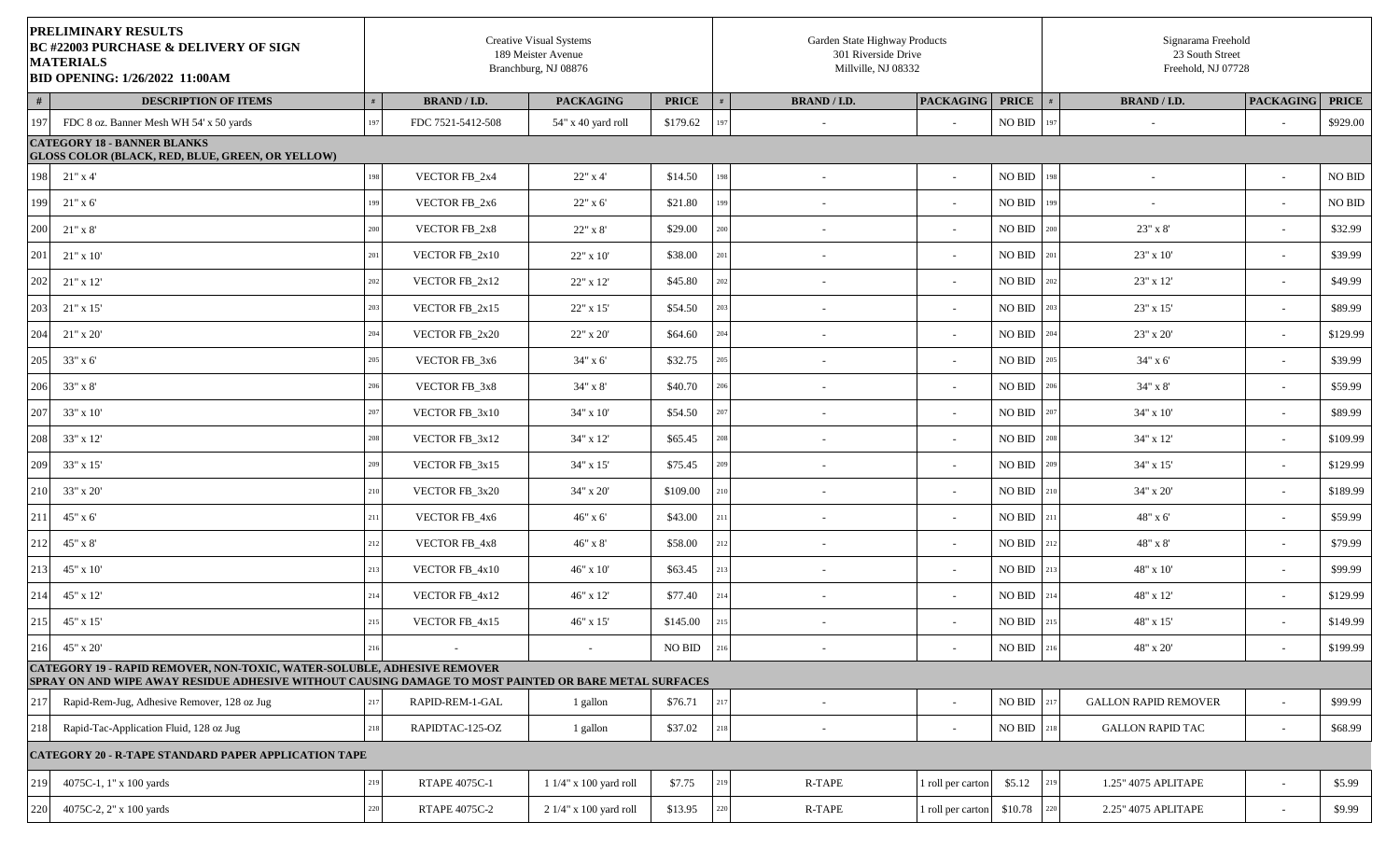| <b>PRELIMINARY RESULTS</b><br><b>BC #22003 PURCHASE &amp; DELIVERY OF SIGN</b><br><b>MATERIALS</b><br><b>BID OPENING: 1/26/2022 11:00AM</b> |     |                        | <b>Creative Visual Systems</b><br>189 Meister Avenue<br>Branchburg, NJ 08876 |                              |     | Garden State Highway Products<br>301 Riverside Drive<br>Millville, NJ 08332 |                   |                    |     | Signarama Freehold<br>23 South Street<br>Freehold, NJ 07728 |                          |                    |
|---------------------------------------------------------------------------------------------------------------------------------------------|-----|------------------------|------------------------------------------------------------------------------|------------------------------|-----|-----------------------------------------------------------------------------|-------------------|--------------------|-----|-------------------------------------------------------------|--------------------------|--------------------|
| #<br><b>DESCRIPTION OF ITEMS</b>                                                                                                            |     | <b>BRAND / I.D.</b>    | <b>PACKAGING</b>                                                             | <b>PRICE</b>                 |     | <b>BRAND / I.D.</b>                                                         | <b>PACKAGING</b>  | <b>PRICE</b>       |     | <b>BRAND / I.D.</b>                                         | <b>PACKAGING</b>         | <b>PRICE</b>       |
| 221<br>4075C-3, 3" x 100 yards                                                                                                              |     | RTAPE 4075C-3          | 3 1/4" x 100 yard roll                                                       | \$20.13                      |     | R-TAPE                                                                      | I roll per carton | \$16.13            | 221 | 3.25" 4075 APLITAPE                                         | $\sim$                   | \$11.99            |
| 222<br>4075C-4, 4" x 100 yards                                                                                                              |     | RTAPE 4075-4           | 4 1/4" x 100 yard roll                                                       | \$26.33                      |     | R-TAPE                                                                      | 1 roll per carton | \$21.56            | 222 | 4.25" 4075 APLITAPE                                         | $\sim$                   | \$19.99            |
| 223<br>4075C-6, 6" x 100 yards                                                                                                              |     | RTAPE 4075-6           | 6 1/2" x 100 yard roll                                                       | \$40.28                      |     | R-TAPE                                                                      | 1 roll per carton | \$32.36            | 223 | 6.5" 4075 APLITAPE                                          | $\sim$                   | \$29.99            |
| <b>CATEGORY 21 - COROPLAST, FLUTED POLYPROPYLENE</b>                                                                                        |     |                        |                                                                              |                              |     |                                                                             |                   |                    |     |                                                             |                          |                    |
| 224<br>Black, 4' x 8' sheet                                                                                                                 |     | VECTOR 4MM-BLACK       | $4'$ x $8'$ sheet                                                            | \$20.75                      | 22. | <b>COROPLAST 4MM</b>                                                        | 10 per pack       | \$33.86            | 224 |                                                             | $\sim$                   | \$22.99            |
| 225<br>Light Blue, 4' x 8' sheet                                                                                                            |     | <b>VECTOR 4MM-BLUE</b> | $4'$ x $8'$ sheet                                                            | \$22.50                      |     | <b>COROPLAST 4MM</b>                                                        | 10 per pack       | \$37.54            | 225 | $\overline{\phantom{a}}$                                    | $\overline{\phantom{a}}$ | \$22.99            |
| 226<br>Orange, 4' x 8' sheet                                                                                                                |     | VECTOR 4MM-ORANGE      | $4'$ x $8'$ sheet                                                            | \$22.50                      |     | <b>COROPLAST 4MM</b>                                                        | 10 per pack       | \$37.54            | 226 |                                                             | $\overline{\phantom{a}}$ | \$22.99            |
| 227<br>Red, 4' x 8' sheet                                                                                                                   |     | <b>VECTOR 4MM-RED</b>  | $4'$ x $8'$ sheet                                                            | \$22.50                      |     | <b>COROPLAST 4MM</b>                                                        | 10 per pack       | \$37.54            | 227 | $\overline{\phantom{a}}$                                    | $\sim$                   | \$22.99            |
| 228<br>White, 4' x 8' sheet                                                                                                                 |     | VECTOR 4MM-WHITE       | $4'$ x $8'$ sheet                                                            | \$15.53                      |     | <b>COROPLAST 4MM</b>                                                        | 10 per pack       | \$32.10            | 228 |                                                             | $\overline{\phantom{a}}$ | \$22.99            |
| 229<br>Yellow, 4' x 8' sheet                                                                                                                |     | VECTOR 4MM-YELLOW      | $4'$ x $8'$ sheet                                                            | \$22.50                      |     | COROPLAST 4MM                                                               | 10 per pack       | \$33.86            | 229 |                                                             | $\overline{\phantom{a}}$ | \$22.99            |
| <b>CATEGORY 22 - SPECIAL VINYLS</b>                                                                                                         |     |                        |                                                                              |                              |     |                                                                             |                   |                    |     |                                                             |                          |                    |
| 3M (3937) Green, High Intensity Prismatic Reflective Sheeting, 6" x<br>230<br>50 yard roll                                                  |     | 3M 3930-0615-037       | 6" x 50 yard roll                                                            | \$268.46                     |     | 3M                                                                          | 1 roll per carton | \$126.64           | 230 |                                                             | $\overline{\phantom{a}}$ | \$249.99           |
| Gerber 220-114 Clear Enamel Receptive, 15" Punched Edge Ready,<br>231<br>50 yard roll                                                       |     | GERBER P29324A         | $15"$ x 50 yard roll                                                         | 10% OFF<br><b>LIST PRICE</b> |     | $\overline{\phantom{a}}$                                                    |                   | <b>NO BID</b>      | 231 |                                                             | $\sim$                   | \$269.99           |
| 232<br>Gerber Static Cling, Clear, 15" Punched Edge Ready, 50 yard roll                                                                     |     | GERBER P50824A         | 15" x 50 yard roll                                                           | 10% OFF<br><b>LIST PRICE</b> |     | $\overline{\phantom{a}}$                                                    |                   | <b>NO BID</b>      | 232 |                                                             | $\overline{\phantom{a}}$ | \$149.99           |
| 233<br>Gerber PVC-10, White, 15" Punched Edge Ready, 50 yard roll                                                                           |     | GERBER P81133A         | 15" x 50 yard roll                                                           | 10% OFF<br><b>LIST PRICE</b> |     | $\overline{\phantom{a}}$                                                    |                   | $\rm NO$ $\rm BID$ | 233 | $\overline{\phantom{a}}$                                    | $\sim$                   | \$329.99           |
| 234<br>Orajet 3620E-000 Digital Printing Media, 50"                                                                                         |     |                        | $\sim$                                                                       | NO BID                       |     |                                                                             |                   | NO BID             | 234 |                                                             | $\overline{\phantom{a}}$ | \$159.99           |
| 235<br>Gerber 210-314 Dusted Crystal, 15" x 50 yards                                                                                        | 235 | GERBER P32443A         | 15" x 50 yard roll                                                           | 10% OFF<br><b>LIST PRICE</b> | 23: | $\overline{\phantom{a}}$                                                    |                   | <b>NO BID</b>      | 235 | 15" x 10 YARDS                                              | $\sim$                   | \$199.99           |
| 236<br>Gerber 220 3M 7125 69 Duranodic, 48" x 10 yards                                                                                      |     | GERBER P83671A         | 48" x 10 yard roll                                                           | 10% OFF<br><b>LIST PRICE</b> |     | $\overline{\phantom{a}}$                                                    |                   | <b>NO BID</b>      | 236 | GERBER P83671A                                              | $\sim$                   | \$199.99           |
| 237<br>GF Matte Whi Carper 3.4 CL HT RA, 54" x 150'                                                                                         |     | GF 212-54              | 54" x 150"                                                                   | \$248.20                     |     | $\overline{\phantom{a}}$                                                    |                   | <b>NO BID</b>      |     | 209-54 GF209 METROMARK35                                    | $\sim$                   | \$299.99           |
| 238<br>Gloss White, 48" x 25 yards                                                                                                          |     | FDC 7300-4808-002      | 48" x 25 yard roll                                                           | \$885.33                     |     |                                                                             |                   | NO BID             | 238 |                                                             | $\sim$                   | NO BID             |
| Sat Roar Thunde, 48" x 25 yards<br>239                                                                                                      | 239 |                        | $\overline{\phantom{a}}$                                                     | $\rm NO$ $\rm BID$           | 239 |                                                                             |                   | $\rm NO$ $\rm BID$ | 239 |                                                             |                          | $\rm NO$ $\rm BID$ |
| 3M (3630) Sultan Blue, 48" x 10 yards<br>240                                                                                                |     | 3M 3630-4803-157       | 48" x 10 yard roll                                                           | \$372.60                     |     | $\overline{\phantom{a}}$                                                    |                   | $\rm NO$ $\rm BID$ | 240 | 3630-157-4810                                               | 48" x 10 yards           | \$269.99           |
| CATEGORY 23 - ARLON LAYER VINYL (MUTOH VALVE JET PRINTER)                                                                                   |     |                        |                                                                              |                              |     |                                                                             |                   |                    |     |                                                             |                          |                    |
| 241<br>DPF 4500LX, White, Vinyl, 54" x 50 yards                                                                                             |     | ARLON DPF4500LX-54     | 54" x 50 yard roll                                                           | \$275.26                     |     | $\overline{\phantom{a}}$                                                    | $\sim$            | $\rm NO$ $\rm BID$ | 241 | $\sim$                                                      | $\sim$                   | \$283.99           |
| 242<br>FDC Premium Cast Vinyl, Gloss White, 54" x 25 yards                                                                                  |     | FDC 7102-5408-002      | 54" x 25 yard roll                                                           | \$688.56                     |     | $\overline{\phantom{a}}$                                                    |                   | $\rm NO$ $\rm BID$ |     | DPF 6000RP                                                  | $\sim$                   | \$698.99           |
| 243<br>FDC Reflective Digital Eng., White, Vinyl, 48" x 25 yards                                                                            |     | FDC 7300-4808-002      | 48" x 25 yard roll                                                           | \$935.51                     |     | $\sim$                                                                      |                   | NO BID             |     | ILLUMINITE 48" x 25 yards                                   | $\overline{\phantom{a}}$ | \$1,099.99         |
| 244<br>FDC 13oz. Banner, Gloss White, Vinyl, 54" x 40 yards                                                                                 |     | FDC 7504-5412-002      | 54" x 40 yard roll                                                           | \$217.73                     |     |                                                                             |                   | $\rm NO$ $\rm BID$ | 244 | $54"$ x $115"$ $1000\mathrm{D}$                             | $\sim$                   | \$130.99           |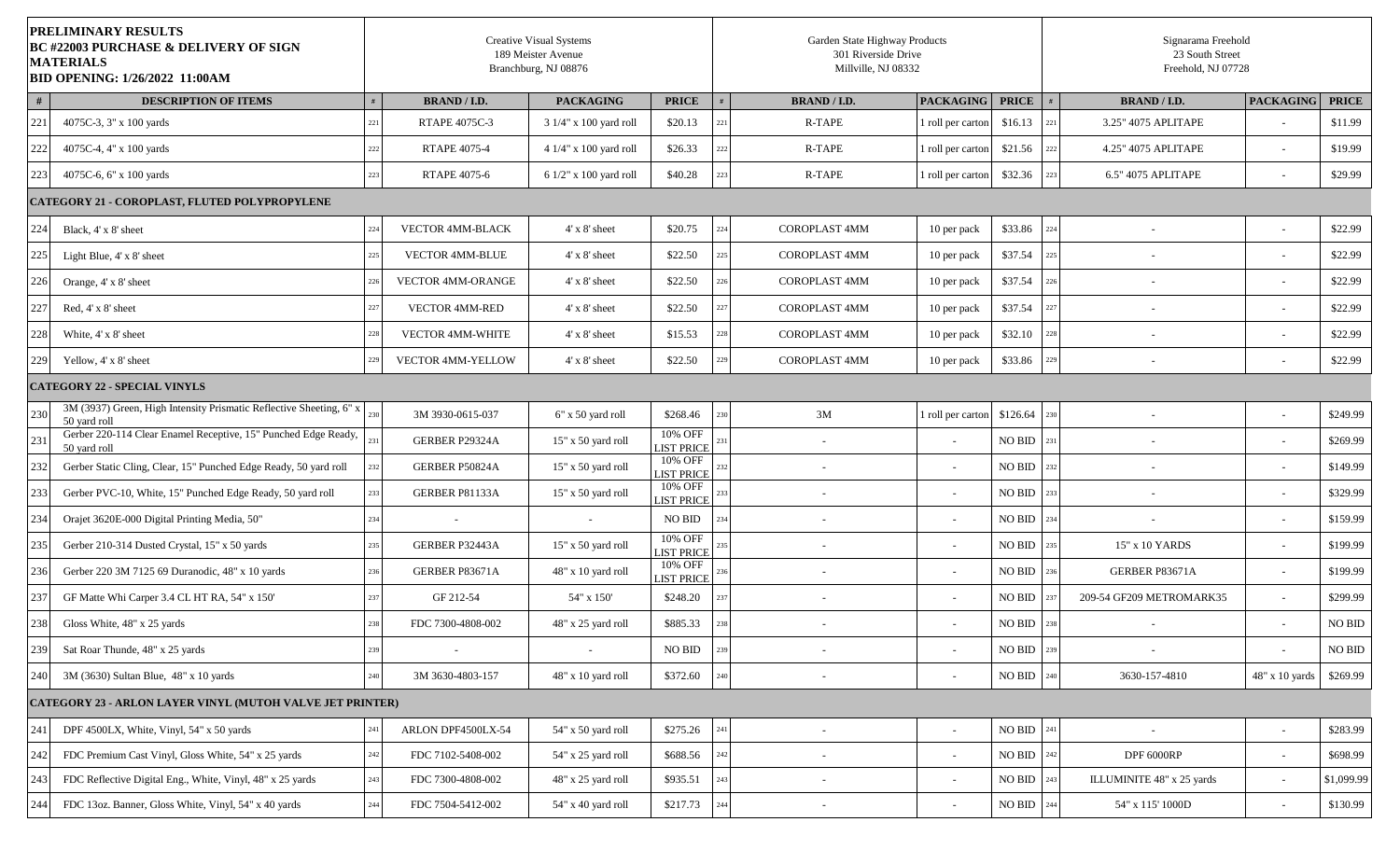|     | PRELIMINARY RESULTS<br><b>BC #22003 PURCHASE &amp; DELIVERY OF SIGN</b><br><b>MATERIALS</b><br><b>BID OPENING: 1/26/2022 11:00AM</b> |     |                          | <b>Creative Visual Systems</b><br>189 Meister Avenue<br>Branchburg, NJ 08876 |               | Garden State Highway Products<br>301 Riverside Drive<br>Millville, NJ 08332 |                  |               |     | Signarama Freehold<br>23 South Street<br>Freehold, NJ 07728 |                             |                    |
|-----|--------------------------------------------------------------------------------------------------------------------------------------|-----|--------------------------|------------------------------------------------------------------------------|---------------|-----------------------------------------------------------------------------|------------------|---------------|-----|-------------------------------------------------------------|-----------------------------|--------------------|
| #   | <b>DESCRIPTION OF ITEMS</b>                                                                                                          |     | <b>BRAND / I.D.</b>      | <b>PACKAGING</b>                                                             | <b>PRICE</b>  | <b>BRAND / I.D.</b>                                                         | <b>PACKAGING</b> | <b>PRICE</b>  |     | <b>BRAND / I.D.</b>                                         | <b>PACKAGING</b>            | <b>PRICE</b>       |
| 245 | Oracle Vinyl Clear/Arlon 6000, Series 3620, 54" wide                                                                                 | 245 |                          |                                                                              | <b>NO BID</b> |                                                                             |                  | <b>NO BID</b> | 245 | 6000RP GLOSS                                                | $\mathcal{L}_{\mathcal{A}}$ | \$699.99           |
| 246 | FDC Banner Mesh, 8oz, White, 54" x 40 yards                                                                                          |     | FDC 7521-5412-508        | 54" x 40 yard roll                                                           | \$179.62      |                                                                             |                  | <b>NO BID</b> |     | 54" x 164' STRIP MESH ULTRAFLEX                             | SMP137050                   | \$329.99           |
| 247 | Concept 212 3.4M Mat Whi Carp HT RA, 54" x 150'                                                                                      |     | GF 212-54                | 54" x 150'                                                                   | \$275.26      | $\overline{\phantom{a}}$                                                    |                  | <b>NO BID</b> | 247 | 212-54                                                      | $\sim$                      | \$299.99           |
| 248 | Concept 109 Scr Res Clear 5.0 PA LAM, 54" x 150'                                                                                     | 248 | GF 109-54                | 54" x 150'                                                                   | \$374.82      | $\overline{\phantom{a}}$                                                    |                  | NO BID        | 248 | OVERLAM 109-54                                              | $\sim$                      | \$429.99           |
|     | <b>CATEGORY 24 - INK CARTRIDGE (MUTOH V3-1324 VALVE JET PRINTER)</b>                                                                 |     |                          |                                                                              |               |                                                                             |                  |               |     |                                                             |                             |                    |
| 249 | Eco Solvent Cartidge, 11476-001                                                                                                      |     | MUTOH VJ-MS31-CL220U     | 220ml cartridge                                                              | \$36.99       |                                                                             |                  | <b>NO BID</b> |     |                                                             | $\overline{\phantom{a}}$    | NO BID             |
| 250 | Black, 220ml, VJ-MSINK3A-BK220, Eco Solvent Ultra                                                                                    |     | MUTOH VJ-MS31-BK220U     | 220ml cartridge                                                              | \$69.99       |                                                                             |                  | <b>NO BID</b> |     |                                                             | $\sim$                      | NO BID             |
| 251 | Cyan, 220ml, VJ-MSINK3A-CY220, Eco Solvent Ultra                                                                                     |     | MUTOH VJ-MS31-CY220U     | 220ml cartridge                                                              | \$69.99       |                                                                             |                  | <b>NO BID</b> | 251 |                                                             | $\overline{\phantom{a}}$    | NO BID             |
| 252 | Yellow, 220ml, VJ-MSINK3A-YE220, Eco Solvent Ultra                                                                                   |     | MUTOH VJ-MS31-YE220U     | 220ml cartridge                                                              | \$69.99       |                                                                             |                  | <b>NO BID</b> | 252 |                                                             | $\overline{\phantom{a}}$    | NO BID             |
| 253 | Magenta, 220ml, VJ-MSINK3A-MA220, Eco Solvent Ultra                                                                                  |     | MUTOH VJ-MS31-MA220U     | 220ml cartridge                                                              | \$69.99       |                                                                             |                  | NO BID        | 253 |                                                             | $\overline{\phantom{a}}$    | NO BID             |
|     | <b>CATEGORY 25 - STENCILS</b>                                                                                                        |     |                          |                                                                              |               |                                                                             |                  |               |     |                                                             |                             |                    |
| 254 | NO, 18" Letters, Heavyweight, 1/8" Thick Poly-Vinyl                                                                                  | 254 | $\sim$                   | $\sim$                                                                       | NO BID        | <b>POLY STENCIL</b>                                                         | 1 per pack       | \$36.21       | 254 | $\overline{\phantom{a}}$                                    | $\sim$                      | $\rm NO$ $\rm BID$ |
| 255 | PARKING, 18" Letters, Heavyweight, 1/8" Thick Poly-Vinyl                                                                             | 255 |                          |                                                                              | NO BID        | POLY STENCIL                                                                | 1 per pack       | \$126.72      | 255 |                                                             | $\sim$                      | $\rm NO$ $\rm BID$ |
| 256 | FIRE, 18" Letters, Heavyweight, 1/8" Thick Poly-Vinyl                                                                                |     |                          |                                                                              | NO BID        | POLY STENCIL                                                                | 1 per pack       | \$72.41       |     |                                                             | $\sim$                      | NO BID             |
| 257 | ZONE, 18" Letters, Heavyweight, 1/8" Thick Poly-Vinyl                                                                                |     |                          |                                                                              | NO BID        | POLY STENCIL                                                                | 1 per pack       | \$72.41       |     |                                                             | $\sim$                      | $\rm NO$ $\rm BID$ |
| 258 | LANE, 18" Letters, Heavyweight, 1/8" Thick Poly-Vinyl                                                                                | 258 | $\sim$                   |                                                                              | <b>NO BID</b> | POLY STENCIL                                                                | 1 per pack       | \$72.41       |     | $\overline{\phantom{a}}$                                    | $\overline{\phantom{a}}$    | $\rm NO$ $\rm BID$ |
| 259 | HANDICAPPED, 18" Letters, Heavyweight, 1/8" Thick Poly-Vinyl                                                                         |     |                          |                                                                              | NO BID        | POLY STENCIL                                                                | 1 per pack       | \$209.00      |     |                                                             | $\sim$                      | NO BID             |
|     | <b>CATEGORY 26 - SPECIALTY ITEMS</b>                                                                                                 |     |                          |                                                                              |               |                                                                             |                  |               |     |                                                             |                             |                    |
| 260 | 3M Plastic Blue Applicators (box of 25) 75-3454-4264-6                                                                               |     | 3M ACC-PA-1-2            | $1$ box of 25                                                                | \$44.42       |                                                                             |                  | <b>NO BID</b> |     |                                                             |                             | \$30.99            |
| 261 | Double Sided Banner Tape, 1" x 36"                                                                                                   |     | <b>VECTOR 84500136</b>   | 1" x 36 yard roll                                                            | \$11.90       |                                                                             |                  | <b>NO BID</b> |     | <b>X-TREME BANTAPE</b>                                      | $1"$ x 36 yards             | \$29.99            |
| 262 | #2 Brass Self Piercing Grommet w/flat Washer (box of 500)                                                                            | 262 | <b>VECTOR GRM2SPB</b>    | 1 box of 500                                                                 | \$88.18       |                                                                             |                  | <b>NO BID</b> | 262 | $\sim$                                                      | $\sim$                      | \$62.99            |
| 263 | Superfrog, Frog Juice, Sunscreen Clear 7000, (quart)                                                                                 | 263 | VECTOR 7000-QT           | 1 quart                                                                      | \$34.84       |                                                                             |                  | NO BID        | 263 |                                                             |                             | \$39.99            |
| 264 | Mega Banner Tape, 1.5" x 30 yards                                                                                                    |     | VECTOR 84901536          | 1 1/2" x 36 yards                                                            | \$13.40       | $\sim$                                                                      |                  | NO BID        |     | MEGATAPE CL                                                 | 1.5" x 30 yards             | \$39.99            |
| 265 | U-Top Galvanized Corostake with 5.5" Base, 10" x 30"                                                                                 |     | VECTOR STEPSTAKES-U      | 1 box of 25                                                                  | \$85.00       | $\sim$                                                                      |                  | NO BID        |     | <b>HEAVY DUTY</b>                                           | $\overline{\phantom{a}}$    | \$5.99             |
| 266 | Hex Cap Screw Grade 5 Zinc, 5/16-18 x 2-1/2                                                                                          |     |                          | $\overline{\phantom{a}}$                                                     | NO BID        | $\overline{\phantom{a}}$                                                    | $\sim$           | \$0.32        |     |                                                             | $\overline{\phantom{a}}$    | \$3.99             |
| 267 | Steel Flat Washer USS, 5/16                                                                                                          |     |                          |                                                                              | NO BID        |                                                                             |                  | \$0.18        |     |                                                             | $\overline{\phantom{a}}$    | \$3.99             |
| 268 | Hex Nut Grade 5 Zinc, 5/16-18                                                                                                        |     | $\sim$                   | $\sim$                                                                       | NO BID        | $\sim$                                                                      | $\sim$           | \$0.25        |     | $\overline{\phantom{a}}$                                    | $\overline{\phantom{a}}$    | \$3.99             |
| 269 | Steel Split Lock Washer Zinc, 5/16                                                                                                   |     | $\overline{\phantom{a}}$ | $\sim$                                                                       | NO BID        | $\sim$                                                                      |                  | \$0.19        |     |                                                             | $\overline{\phantom{a}}$    | \$4.99             |